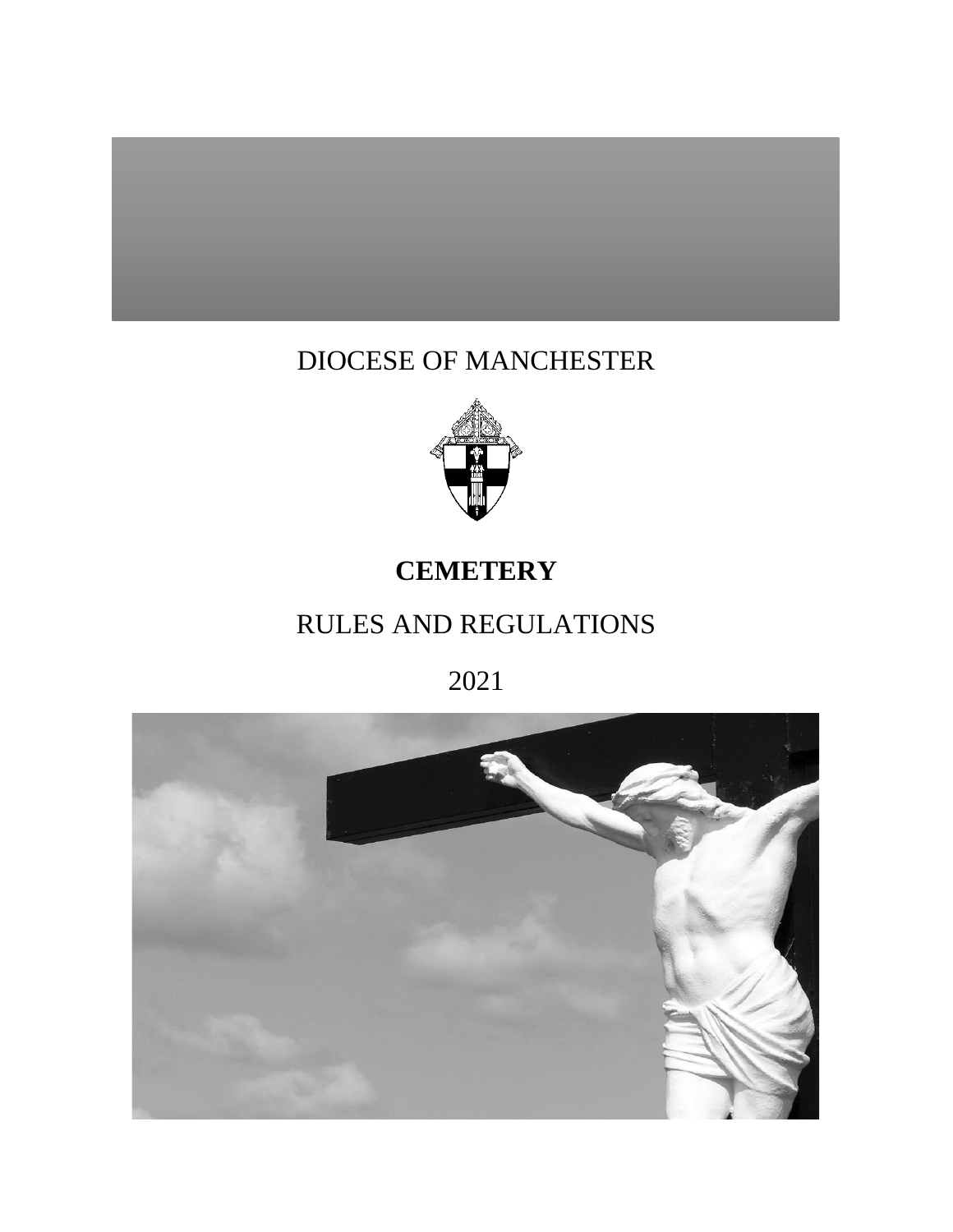# **TABLE OF CONTENTS**

# **ARTICLES**

| Article I:      |                                                    | 6  |
|-----------------|----------------------------------------------------|----|
| Article II:     |                                                    | 6  |
| Article III:    |                                                    | 6  |
| Article IV:     | Arrangements for Interment/Entombment/Inurnment    | 7  |
| Article V:      |                                                    | 7  |
| Article VI:     |                                                    | 8  |
| Article VII:    |                                                    | 10 |
| Article VIII:   | Information on Lot Holder Rights and Burial Rights | 11 |
| Article IX:     | Heirship.                                          | 12 |
| Article X:      |                                                    | 15 |
| Article XI:     |                                                    | 15 |
| Article XII:    |                                                    | 16 |
| Article XIII:   |                                                    | 16 |
| Article XIV:    |                                                    | 16 |
| Article XV:     |                                                    | 17 |
| Article XVI:    |                                                    | 18 |
| Article XVII:   |                                                    | 18 |
| Article XVIII:  |                                                    | 18 |
| Article XIX:    |                                                    | 19 |
| Article XX:     |                                                    | 19 |
| Article XXI:    |                                                    | 20 |
| Article XXII:   |                                                    | 20 |
| Article XXIII:  |                                                    | 21 |
| Article XXIV:   |                                                    | 21 |
| Article XXV:    |                                                    | 22 |
| Article XXVI:   |                                                    | 23 |
| Article XXVII:  |                                                    | 26 |
| Article XXVIII: |                                                    | 28 |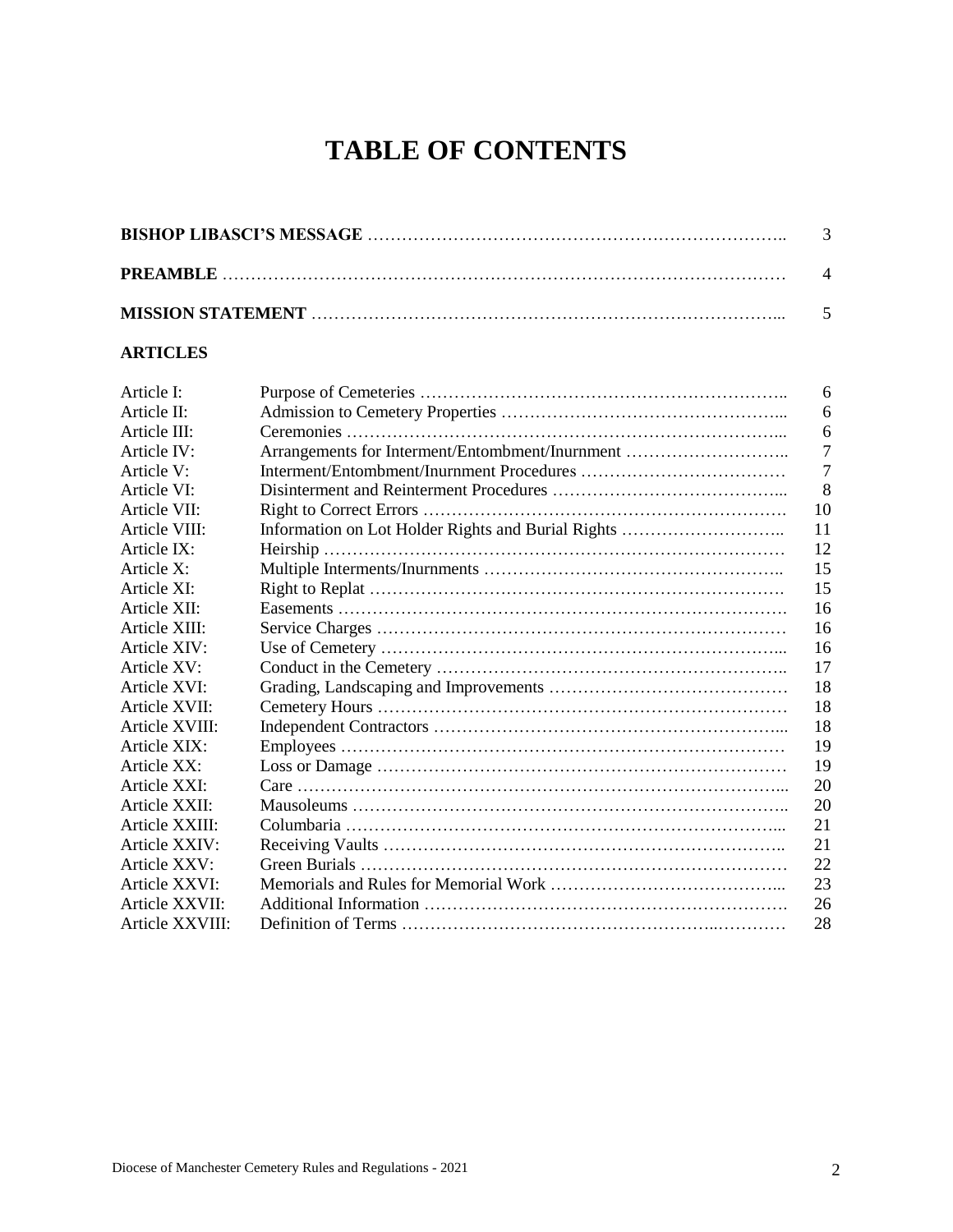

# OFFICE OF THE BISHOP DIOCESE OF MANCHESTER

Dear Brothers and Sisters in Christ:

Since the Sacred Body of our Crucified Savior was reverently laid in the tomb awaiting its glorious Resurrection, the Church has been most solicitous to surround the burial of those who hope to rise with Christ with an atmosphere of deep Christian faith and profound reverence. In the Mass and committal prayers, the Church gives voice to her belief in the Christian doctrines of the Resurrection of the Body, the Communion of Saints, and Life Everlasting, but as a further seal and symbol of that faith, she sets apart and solemnly blesses the place in which the bodies of her faithful departed await the day of Resurrection.

The Roman Catholic Church in New Hampshire has set aside Roman Catholic Cemeteries located throughout the State of New Hampshire as sacred ground, the resting places of the faithful when they die. Roman Catholic Cemeteries are more than burial grounds. They are places of worship, prayer and meditation, monuments to our faith and witness to life everlasting. They are places where individuals come not only to mourn their deceased family and friends but to find hope and peace.

In the earliest days, Mother Church found it necessary to establish rules and regulations which would protect these sacred places and the relics laid therein. She could not and would not allow anything within the holy precincts which would desecrate them, lessen their beauty, or bring dishonor on the dead.

For the foregoing reasons, the following Diocese of Manchester Cemetery Rules and Regulations (rules and regulations) are adopted for all Roman Catholic cemeteries within the Diocese of Manchester. These rules and regulations apply to all lots, all those who hold a lot, crypt or tomb, and all visitors to the cemeteries. These rules and regulations may be amended, revised, or supplemented as changing conditions dictate.

Throughout all of our Christian history, the Church has encouraged its people to honor the dead in deed and memory. We invite you to come and pray for the faithful departed and to help make the Roman Catholic Cemeteries in the Diocese of Manchester dignified places of Christian burial and prayer.

Sincerely in Christ,

topstile.

 Most Reverend Peter A. Libasci Bishop of Manchester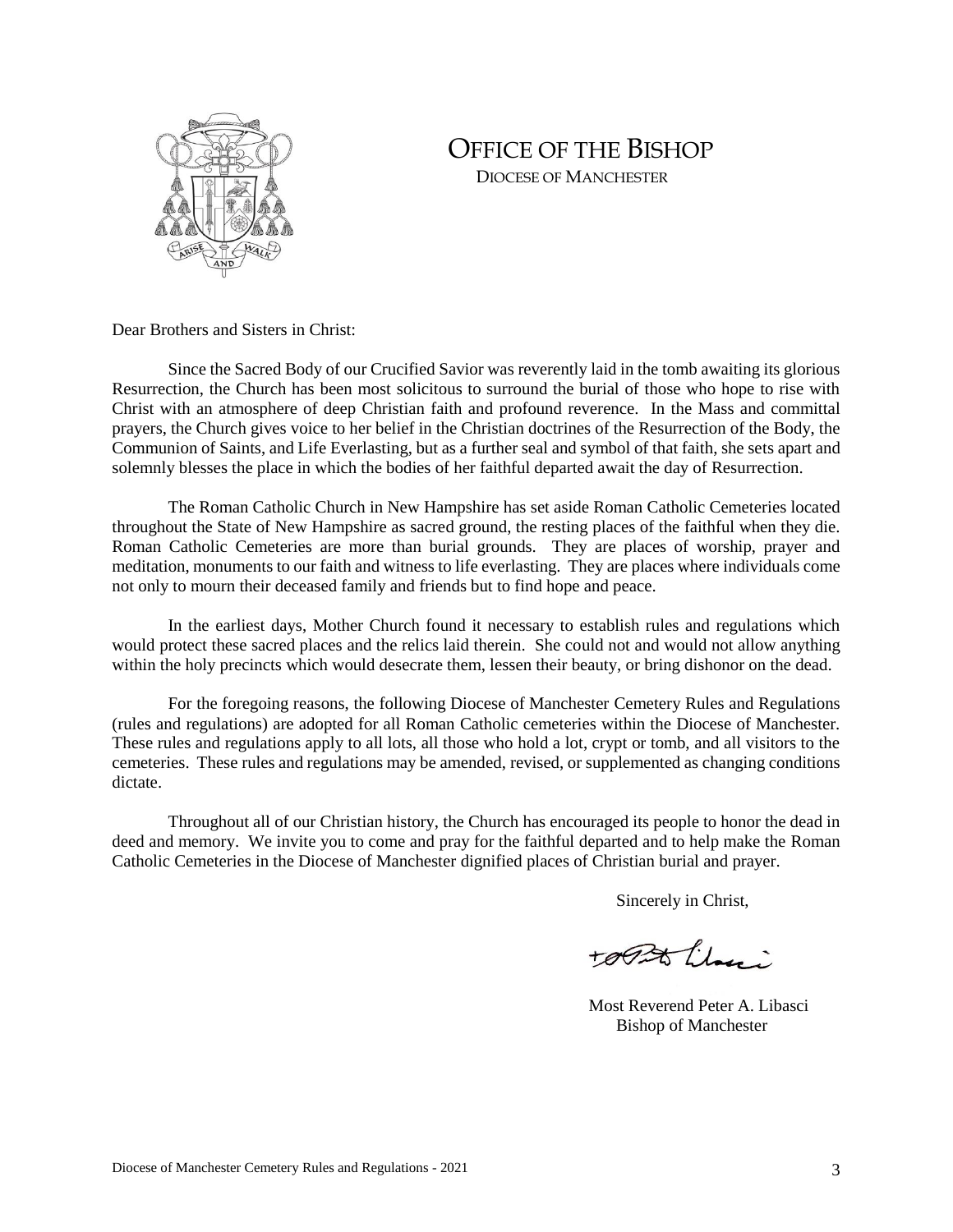# **PREAMBLE**

The Diocese of Manchester Cemetery Rules and Regulations (herein rules and regulations) are established as part of the Church's commitment to respect the dignity of every human person and preserve and beautify the sacred resting places of the faithful departed. They are intended not as restraining, but rather as defining an orderly plan of operation, care and maintenance, and are designed to ensure compliance with the practices, rituals, and procedures of the Roman Catholic Church, the Diocese of Manchester, NH Office for Worship *Guidelines for Christian Funerals, Cremation & Burial*,<sup>1</sup> and the *1983 Code of Canon Law*. If a conflict or inconsistency arises between these rules and regulations or Canon Law, Canon Law applies. These rules and regulations are also compatible with the civil laws of the state and federal government.<sup>2</sup>

In addition to these rules and regulations cemetery management (management) reserves the right to establish cemetery specific supplemental rules (also sometimes referred to as supplemental rules) and use its judgment to make decisions, and such supplemental rules, procedures, and determinations shall be binding upon the lot or crypt holder (lot holder), visitor, and all parties concerned.

These rules and regulations, the cemetery specific supplemental rules, and any amendments, alterations, and additions adopted by management or the Bishop of Manchester, now in effect or which may hereafter become effective, shall apply to all lots, all those people who hold a lot license for a lot, crypt, or tomb, and all visitors to the Roman Catholic cemeteries. The management and the Diocese of Manchester, NH reserve the exclusive and sole discretion to define, interpret, apply, and enforce these rules and regulations and any cemetery specific supplemental rules in all circumstances.

Due to ever-changing conditions, management in consultation with the Diocese of Manchester, NH reserves the right to change, modify, and rescind cemetery specific supplemental rules and to change all service charges. These changes, modifications, and rescissions automatically apply to all lot licenses, whether the licenses were issued prior or subsequent to their adoption. Should there be a conflict or inconsistency between these rules and regulations and the cemetery specific supplemental rules, the conflict or inconsistency will be resolved by both the Diocese of Manchester, NH and cemetery management. In addition, from time to time, the management in consultation with the Diocese of Manchester, NH reserves the right to waive one (1) or more of these rules and regulations or cemetery specific supplemental rules under circumstances determined in their sole discretion.

The information contained in the Preamble is also part of the rules and regulations as noted in the Articles of this document. Questions regarding any of the rules and regulations contained in this document should be directed to management or to the Diocese of Manchester, NH Cemetery Office.

 $\ddot{\phantom{a}}$ 

<sup>1</sup> The *Guidelines for Christian Funerals, Cremation & Burial* can be obtained by calling the Diocesan of Manchester, NH. <sup>2</sup> **NH law defines a "cemetery" as a "cemetery owned, managed, or controlled by any municipality within this state or owned and managed by any nonprofit cemetery corporation chartered by the state." RSA 289:1. Cemeteries, mausoleums, and columbaria owned, managed, or controlled by religious institutions are considered to be "burial grounds."** *Id***. Thus, some NH laws applicable to municipal cemeteries may not be applicable to Roman Catholic cemeteries.**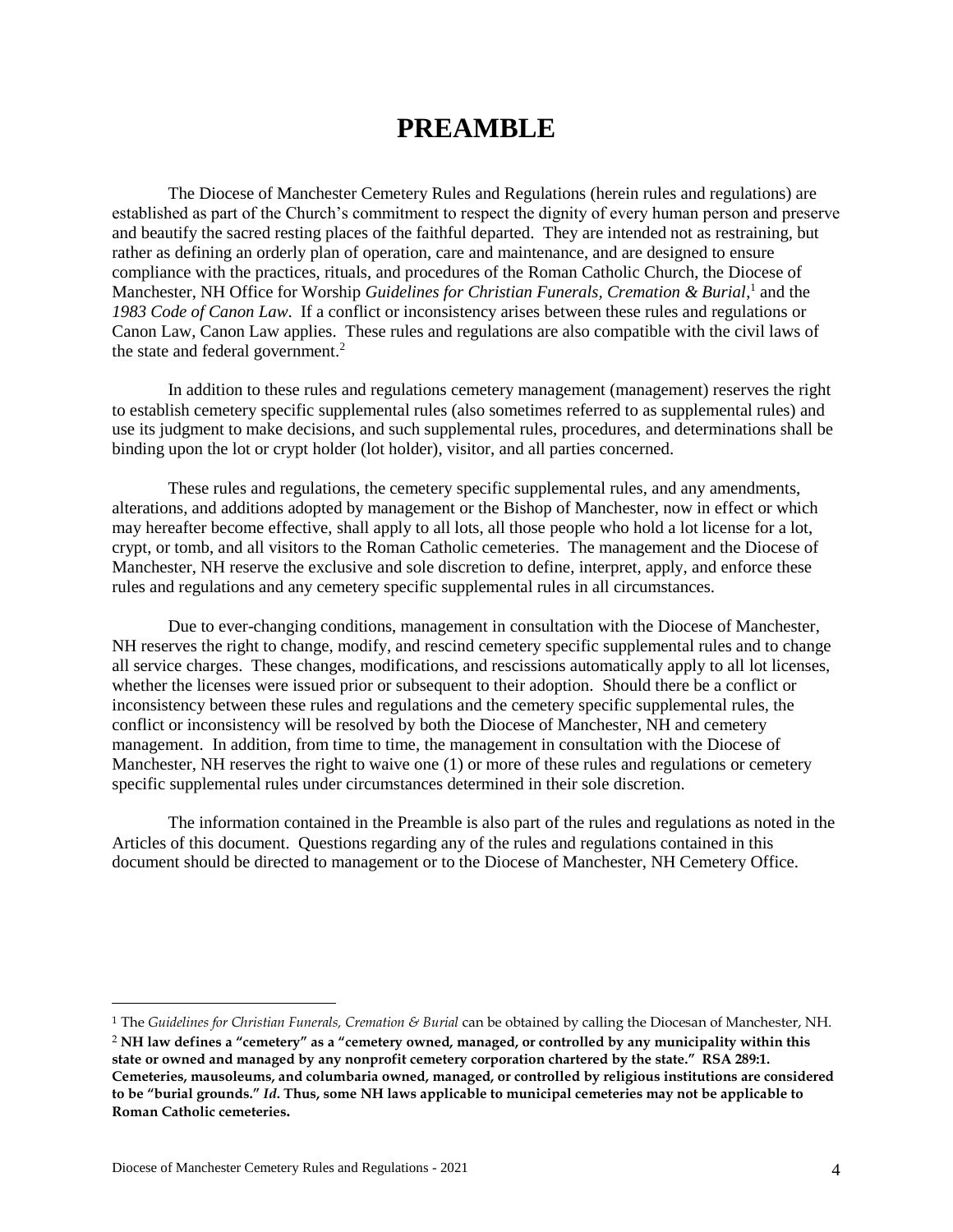# **MISSION STATEMENT**

The Roman Catholic cemeteries within the Diocese of Manchester, NH carry out the sacred duty of providing a dignified Christian burial for all of our beloved faithful departed.

We dedicate ourselves to the reverential function of burying the dead and ensuring the respectful care for the grounds in which their mortal remains rest.

We are committed to comforting the sorrowful and promoting a spirit of Christian compassion and counsel through liturgical celebrations and other opportunities for traditional Roman Catholic prayer in the cemetery.

We confirm our responsibility for stewardship of the resources of our Cemeteries, and our fulfillment of the Church's mission under the direction of the Bishop of Manchester.

We proclaim through our words and actions the sacredness of the human body, our belief in the Resurrection, and our hope in Our Lord's promise of eternal life.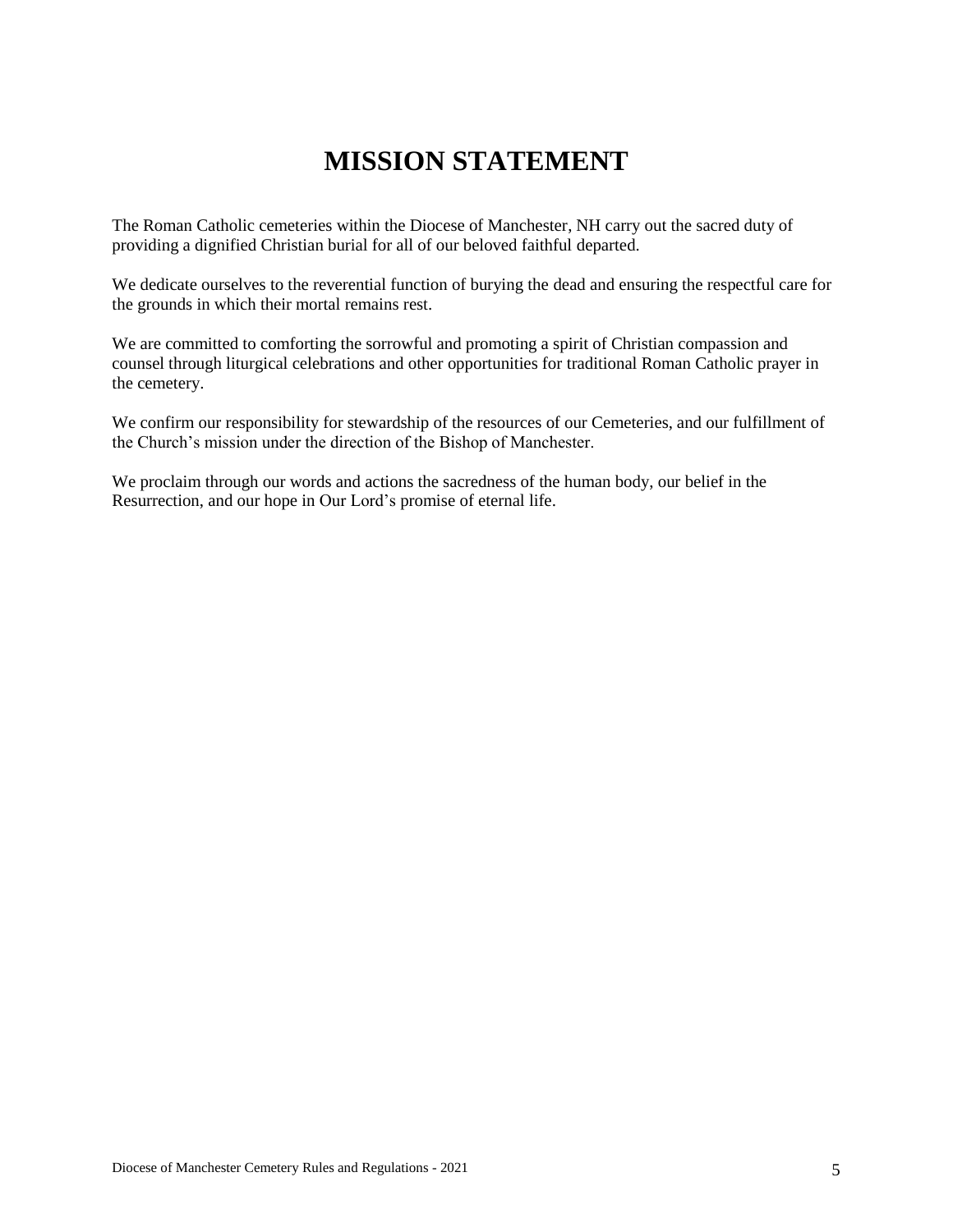# **ARTICLES**

Definitions for many of the terms used throughout these rules and regulations are in **Article XXVIII: Definition of Terms.**

# **Article 1: Purpose of Cemeteries**

Cemeteries are intended for the interment of Catholics who have the right to Christian burial according to the rites, rules and disciplines of the Roman Catholic Church and the regulations of the Diocese of Manchester, NH. Cemeteries are designated for the interment, entombment and inurnment of properly prepared human remains. In addition to practicing Catholics, those who have not been active in the Catholic faith or those of another Christian faith may be buried in a Roman Catholic cemetery. Non-Catholic spouses and family members of Catholics may be buried in a Roman Catholic cemetery. Management, in its sole discretion, shall apply the rules and norms of the Roman Catholic Church in determining whether a non-Catholic may be buried in a Roman Catholic cemetery.

Catholic cemeteries are sacred ground and are to reflect Catholic Christian values including on all graves and memorials (monuments, markers, etc.). As stated in Article XXVI: Memorials and Rules for Memorial Work, if symbolism and inscriptions are used, they are to be Christian, and reflective of Christian values.

# **Article II: Admission to Cemetery Properties**

Management, in its sole discretion, reserves the right to refuse admission to any cemetery and to refuse the use of any of the cemetery's facilities at any time to any person or persons, as the rules and regulations, cemetery specific supplemental rules, judgment and tradition may dictate. All roads, entrances, and land within the confines of the cemetery are private property, and entrance is limited to persons authorized by management. At management's discretion, the cemetery may be closed for inclement weather and/or if there are unsafe conditions.

# **Article III: Ceremonies**

- A. Only those services and ceremonies that are consistent with the teachings and liturgy of the Roman Catholic Church and the rules and guidelines of the Diocese of Manchester, NH, including, but not limited to, the Office for Worship *Guidelines for Christian Funerals, Cremation & Burial*, may be conducted or celebrated within the cemetery.
- B. As noted in the *Guidelines for Christian Funerals, Cremation & Burial,* those individuals buried in a Catholic cemetery that are of another Christian faith, or non-Catholic spouses and family members of Catholics, may have either a priest, deacon or a minister of their faith tradition celebrate the particular ritual for commendation and burial, as long as they are preapproved by management and when possible, a Catholic priest or deacon is present.
- C. No organization except those approved by management will be permitted to conduct services or ceremonies in the cemetery. Arrangements for all ceremonies, including but not limited to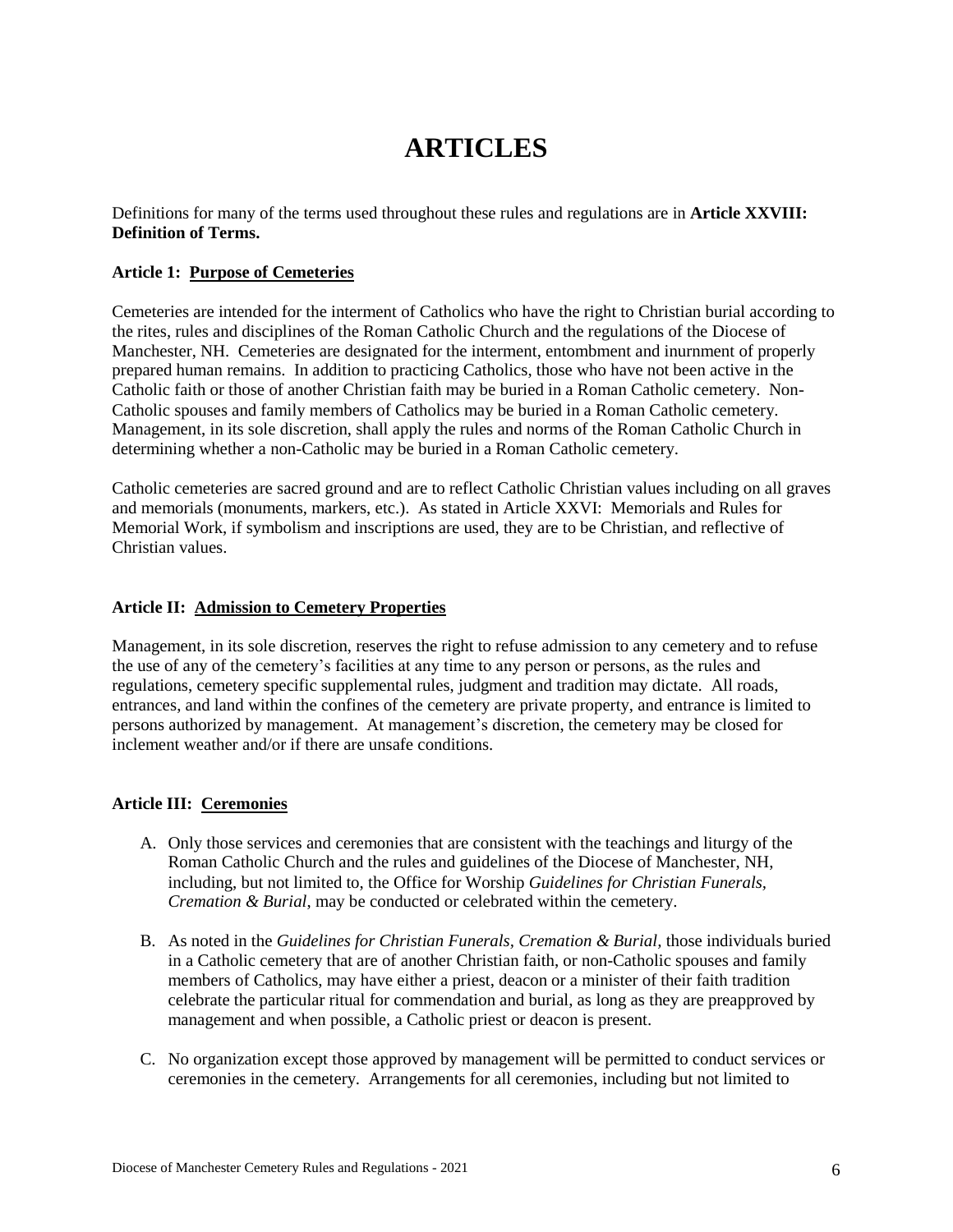Committal Services, Veteran Observances, and celebrations of the Eucharist must be made with and approved in advance by management.

- D. Secular activities, such as military rites, salutes, flag draping, or a secular song are permitted as long as they do not deny belief in the resurrection or in the divinity of Jesus Christ.
- E. Rituals that deny belief in the resurrection of the body or the divinity of Jesus Christ may not take place in Roman Catholic cemeteries, or over any grave in said cemeteries (e.g., New Age, Wicca or native rituals).
- F. Ceremonies, epitaphs, or any secularly or socially prevalent customs that overtly or tacitly reflect approval of pagan (anti-Christian) beliefs will not take place in Roman Catholic cemeteries or over any grave in said cemetery.

# **Article IV: Arrangements for Interment/Entombment/Inurnment**

- A. Persons arranging for interments, entombments or inurnments should visit the parish cemetery office where management will aid them in effecting the necessary arrangements.
- B. Making arrangements relative to the opening of a burial space requires notice several days in advance. Management shall have the right to request that those wishing to arrange for an interment, entombment or inurnment call the parish cemetery office in ample time so the cemetery may complete arrangements relative to the opening of the burial space. If a Funeral Director or other Agent is representing the lot holder, the arrangements made with management are binding on said lot holder.
- C. Management shall not be responsible for any order given by telephone or any mistake occurring from the lack of proper instructions as to the size of the casket or as to the particular grave or crypt location where interment, entombment or inurnment is to be made. Management reserves the right to charge a reasonable fee whenever additional labor or administrative costs result from such errors.
- D. Management shall in no way be liable for any delay in the interment, entombment or inurnment of the human remains where a protest has been made, or where the rules and regulations or cemetery specific rules and regulations have not been complied with, or where the rules and regulations or cemetery specific rules and regulations shall forbid interment, entombment or inurnment. Further, management reserves the right, under such circumstances, to place the human remains in a receiving vault until full rights have been determined. Any protest shall be in writing and filed with the parish cemetery office.

# **Article V: Interment/Entombment/Inurnment Procedures**

- A. All funerals shall be under the exclusive charge and sole direction of management while they take place within the cemetery grounds.
- B. A burial permit for each funeral from the local, county, or state authority having jurisdiction of the matter must be presented to management before the interment, entombment or inurnment is completed. Management is not responsible for obtaining the permit, for the accuracy of the data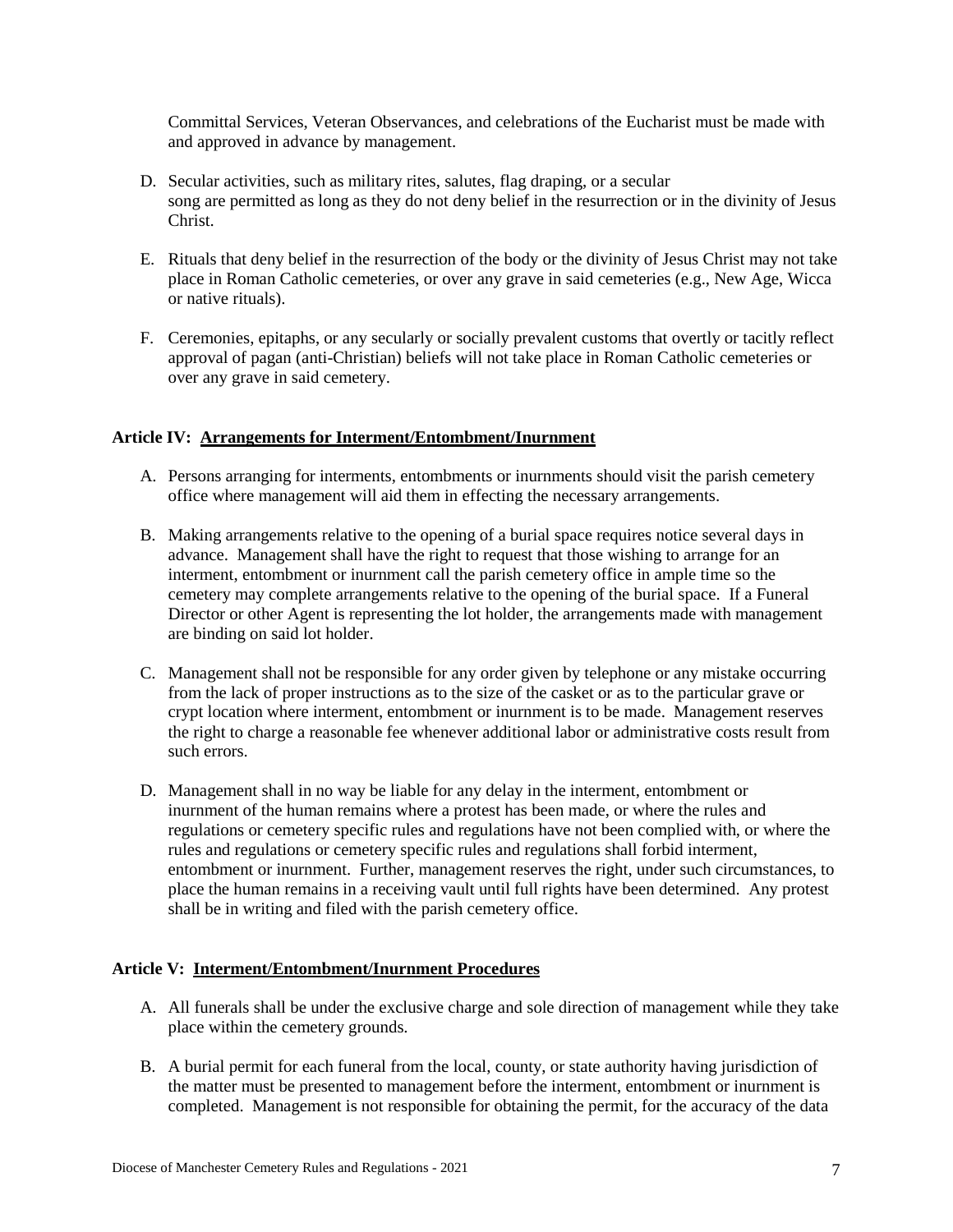contained in said permit, or for determining the identity of the person to be interred, entombed or inurned.

- C. A casket may not be opened at any time within the cemetery without the express permission (and in the presence) of management. Management reserves the right to refuse permission to anyone to open the casket or to touch the body without the consent of the legal representative of the deceased or without an order from a court or other duly constituted civil authority having jurisdiction.
- D. The interment of cremated remains shall be permitted only in accordance with the provisions of Canon Law and diocesan guidelines, including the *Guidelines for Christian Funerals, Cremation & Burials*. Cremated remains must be placed intact in a non-biodegradable sealed urn or container before burial. While burial vaults are required for full body burials, management reserves the right to require burial vaults for cremated remains. Cremated remains of more than one (1) individual are not to be combined and are to have their own sealed urn or container. Management reserves the right to allow for one (1) non-biodegradable container with two (2) urns as long as the cremains of each individual are separated. In addition, cremated remains are not to be separated or scattered within the cemetery.
- E. Management reserves the right to designate the hour and manner in which interment, entombment and inurnment will or will not be permitted.
- F. All interments, entombments and inurnments are subject to fees as set forth in the price guidelines fixed by management.
- G. All interments, entombments and inurnments must comply with all applicable local, county, and state laws and regulations.
- H. Only cemetery personnel and equipment, or those authorized by management, shall be used in performing interment, entombment or inurnment services.
- I. Management has the sole and exclusive discretion to prevent an interment should there be items in the casket or burial container that could cause harm to individuals visiting the cemetery, cemetery staff, or the cemetery itself, such as firearms, explosives or other weapons.
- J. Management or personnel shall not be held responsible for damages or injuries resulting from defects in burial containers when they set or seal said units or maintain the same.

# **Article VI: Disinterment and Reinterment Procedures**

A. Disinterment and reinterment must comply with all applicable local, county, state laws and regulations, including when applicable to receive a permit from the department of state, countersigned by the local health officer, and only in accordance with such permit. Disinterment is the removal of remains from a grave, tomb, or niche for the purposes of burial in another location. The term disinterment in these rules and regulations includes the removal of full body remains from a grave or tomb, and the removal of cremated remains for the purpose of burial in another location. Management has the right to require individuals requesting a disinterment of a full body, which includes transit to a different cemetery, to engage a funeral director to assist in obtaining the permit. Unless the management is initiating the disinterment process, management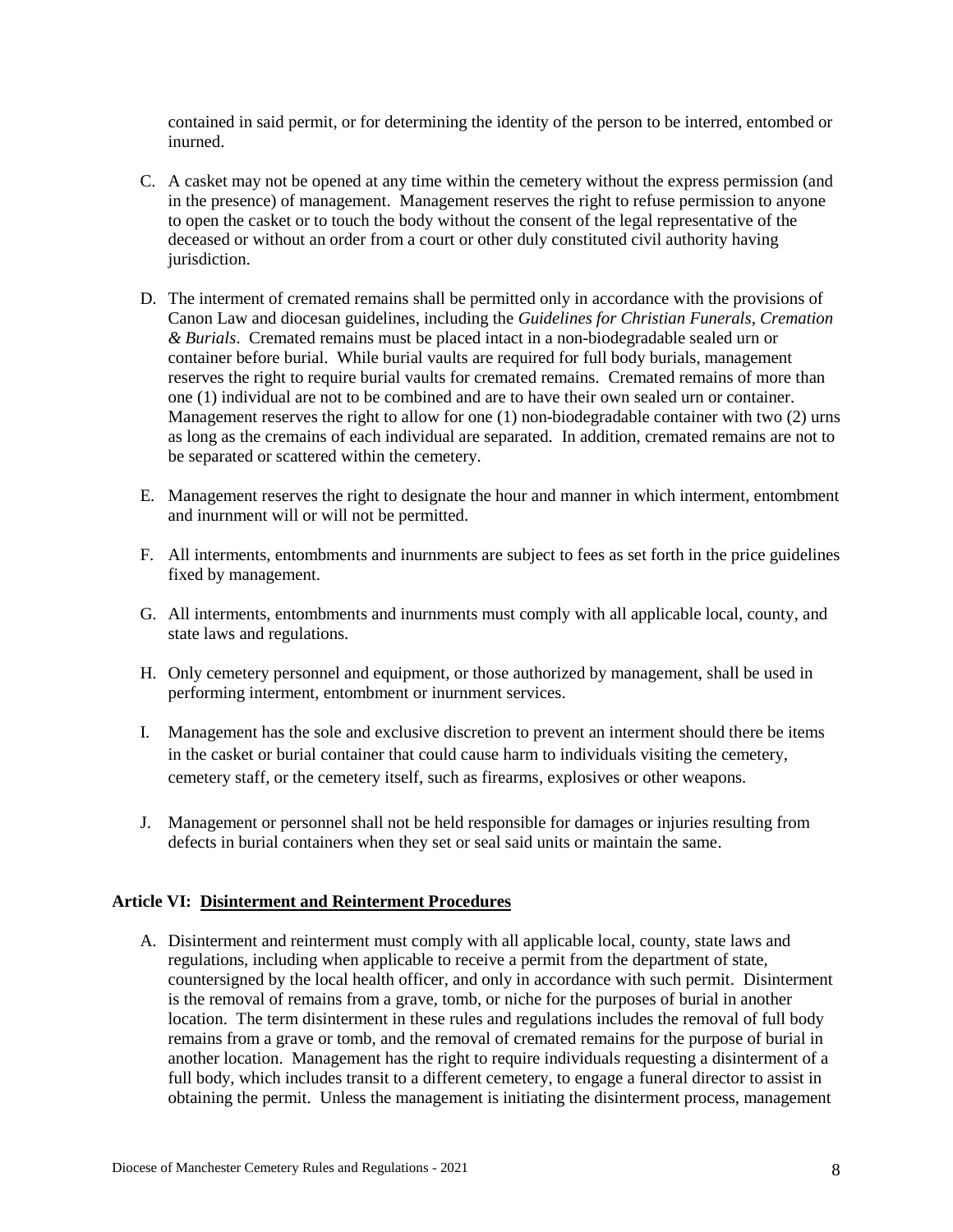is not responsible for obtaining the permit, or for the accuracy of the data contained in said permit.

- 1. As required by law, a permit is required for a full body disinterment, transit, and reinterment when the deceased is moved to a different cemetery.
- 2. As required by law, before a disinterment permit is granted, the surviving spouse, parents, and children, who are eighteen (18) years of age or older, of the deceased human being shall be given written notice by certified mail of the disinterment request and shall be afforded ten (10) days from receipt of the written notice to object to the disinterment before the permit is issued. An issuance of a disinterment permit shall be a presumption of management that notification was given in compliance with the law. Management is not responsible for the notification, or for the accuracy of the data contained in said notification.
- 3. Provided the deceased has a valid burial permit, a permit for disinterment is not required for removal of the deceased from a tomb or receiving vault for purposes such as a burial in the spring or removal within the geographic boundaries of the same cemetery. In addition, a permit is not required for the disinterment of cremated remains. **However, disinterment will comply with the rules and regulations as noted in paragraph B. in this Article.**
- B. In addition to issuance of the permit for disinterment as noted in A. in this article (if applicable), no disinterment or removal of a full body, cremated remains, or for reinterment in the same cemetery (or for reinterment in a different cemetery) shall be allowed except with:
	- 1. permission of management;
	- 2. written permission from the lot holder(s);
	- 3. written permission from the next-of-kin. If the next-of-kin is two (2) or more persons with the same relationship to the deceased, the majority of the next-of-kin as defined in Article XXVIII: Definition of Terms are required for permission. (In circumstances where the deceased individual has designated a person to have custody and control of his/her body in writing, then the written designation is required while the permission from the next-of-kin is not required); *and*
	- 4. written permission from *all* the heirs of the same degree of the deceased as defined in Article XXVIII: Definition of Terms. (For more information on the rules pertaining to heirship, see Article IX: Heirship).

Written permission as noted in this paragraph is not required for removal of a deceased body from a tomb or receiving vault for the purpose such as burial in the spring.

- C. All documents shall be executed according to proper legal procedures as determined by management.
- D. Management reserves the right to designate the hour and manner in which disinterment or reinterment will or will not be permitted.
- E. In order to have documentation for future inquiries and ensure compliance with the practices of the Catholic Church, management may reserve the right to inquire about the reason for disinterment and/or that the disinterment is consistent with the deceased wishes.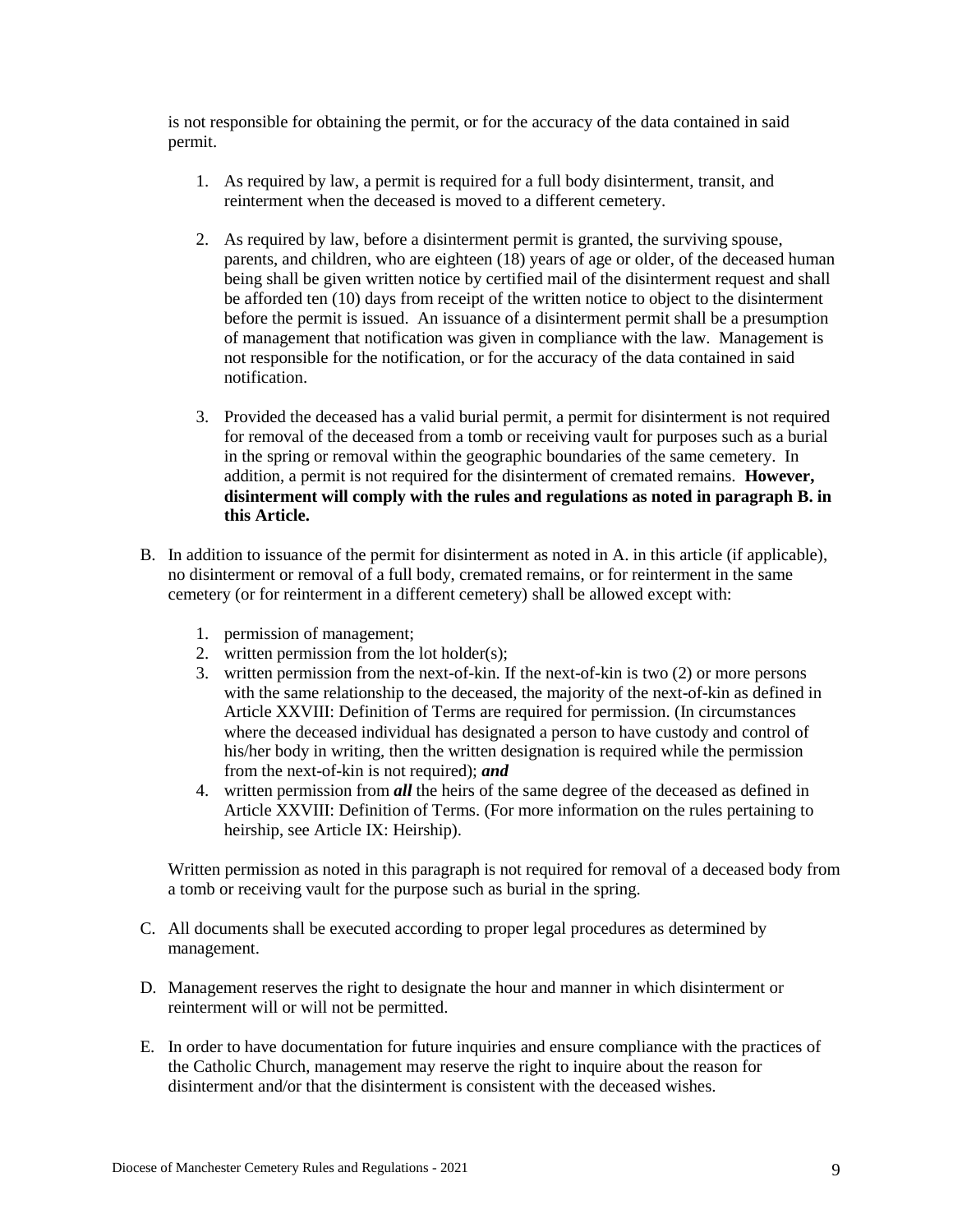- F. Disinterment is subject to fees as set forth by management.
- G. It is strongly recommended that a Catholic priest or deacon (if available) be present and offer prayers at the disinterment.
- H. Only cemetery personnel and equipment, or those authorized by management, shall be used for disinterment, reinterment, and performing removals.
- I. Management shall exercise care in making a disinterment and removal, but shall assume no liability whatsoever for the damage to any casket, outer burial container, or memorial incurred in making the disinterment, removal, or reinterment.
- J. During disinterment or reinterment, a person or persons (not including cemetery employees), independent contractors or their agents who cause damage to lots, memorials, walks, drives, trees, shrubs, curbing, or other property, will be responsible to repair the damage to the satisfaction of management. If not promptly repaired, management may, but is not obligated to, make the necessary repairs. The cost of such repairs shall be borne by the person or persons, independent contractor or their agents that caused the damage.
- K. If there is a dispute regarding the disinterment of remains, the disputing parties may file a petition in a New Hampshire court of competent jurisdiction asking the court to make a determination in a proceeding to be commenced at the expense of the disputing parties.

# **Article VII: Right to Correct Errors**

- A. Management strives at all times to be accurate in describing and transferring lot holder rights or burial rights, and in conducting interment, disinterment, removals, and the placement of memorials (monuments, markers, etc.). However, recognizing that even with the best intentions mistakes may be made, management reserves and shall have, the right to correct any errors that may be made by it in conducting interment, disinterment, or removals, or in the description or transfer of lot holder rights or burial rights.
- B. Reasonable effort will be made to contact the lot holder(s) or heir(s) at their last known address as recorded in the cemetery files thirty (30) days prior to any correction being made. In the event that contact cannot be made prior to a correction being made, management will within thirty (30) days following the correction, notify the lot holder(s) or heir(s) at their last known address as recorded in the cemetery files about the correction made. Notification could include one of the following: phone, mail, or e-mail.
- C. In correcting any error, the lot holder hereby authorizes management to substitute a lot of equal value and similar location or may refund money paid on account of said purchase. Management, in consultation with the Diocese of Manchester, NH, reserves the right to, and the lot holder authorizes management to, remove and re-inter the remains in the substituted lot within that cemetery. In addition, the lot holder hereby authorizes management to move a memorial to the correct location.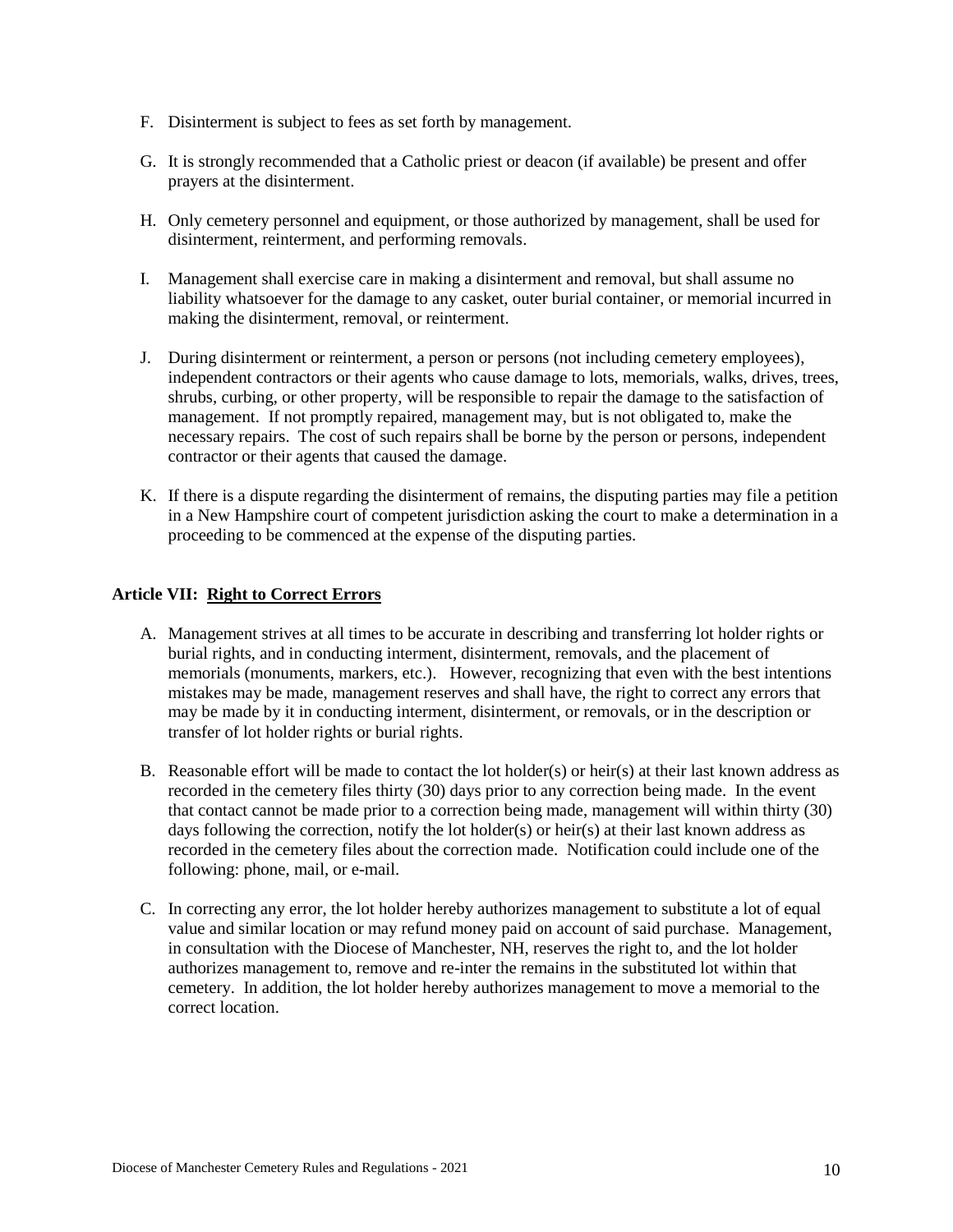# **Article VIII: Information on Lot Holders Rights and Burial Rights**

- A. Lot holder rights and burial rights are defined in Article IX: Heirship as well as in Article XXVIII: Definition of Terms. Lot holder rights and burial rights specifically address the right to be buried and does not in any way convey ownership or right to the land.
- B. Management reserves the right to specify the terms of purchase of all burial rights and lot holder rights in lots, graves, mausoleum crypts, niches and the manner in which said rights should be held or exercised.
- C. Should the lot or crypt holder fail to carry out the terms of the purchase agreement, after due notice, management may declare said agreement canceled and lot holder rights in and to the lot, or mausoleum crypt, or niche forfeited. In the event of such default for lots, management reserves and shall have the right, and lot holder by defaulting herby authorizes management in consultation with the Diocese of Manchester, NH to have the right to remove immediately or any time thereafter, without notice and at its discretion each of the remains then interred in said lot to single graves within that cemetery to be chosen by management. Management shall also have the right, and lot holder by defaulting hereby authorizes management to have the right, to remove any memorial on said lot.
- D. All grave interments for full body burials shall be made in an approved outer container/vault (burial vault) constructed in accordance with specifications determined by management. In the case of cremations, the remains must be placed in a non-biodegradable container or urn. Management reserves the right to require burial vaults for cremated remains.
- E. Neither the lot holder, family, nor other individuals will dig around, or near the memorial. In addition, digging up or picking flowers, plants, shrubs or other items in the cemetery is prohibited, unless approved by management. All such unapproved digging is prohibited and management is not responsible for damage to memorials, or the lot itself, when there is evidence of such digging.
- F. The use of a lot is for the lot holder, the lot holder's family, or designee for interment only, and the burial rights and lot holder rights granted therein are not transferable for sale or for profit to third parties. The burial rights in an unoccupied portion of a lot may only be resold to the cemetery at the price originally paid less a service fee; however, management is under no obligation to purchase that unoccupied lot offered to management by a lot holder.
- G. The lot holder may designate lot holder rights to a family member(s) to control the lot after his/her death. Said designation is to be in writing, signed by the lot holder(s), and subject to management approval. In the event there is no written designation, then the lot holder rights will pass upon death to the lot holder's family pursuant to Article IX: Heirship.
- H. It shall be the duty of the lot holder to notify management of any change in his/her mailing address. Notice sent to a lot holder at the last address in management's records shall be considered sufficient legal notification.
- I. Upon written request to management, research for family specific burial information and access to family specific burial records will be provided to the heirs and next-of-kin of the deceased as defined in Article XXVIII: Definition of Terms, in a manner as management determines appropriate. Management is not required to provide burial information to non-family members. Research for burial information and access to burial records requested from non-family members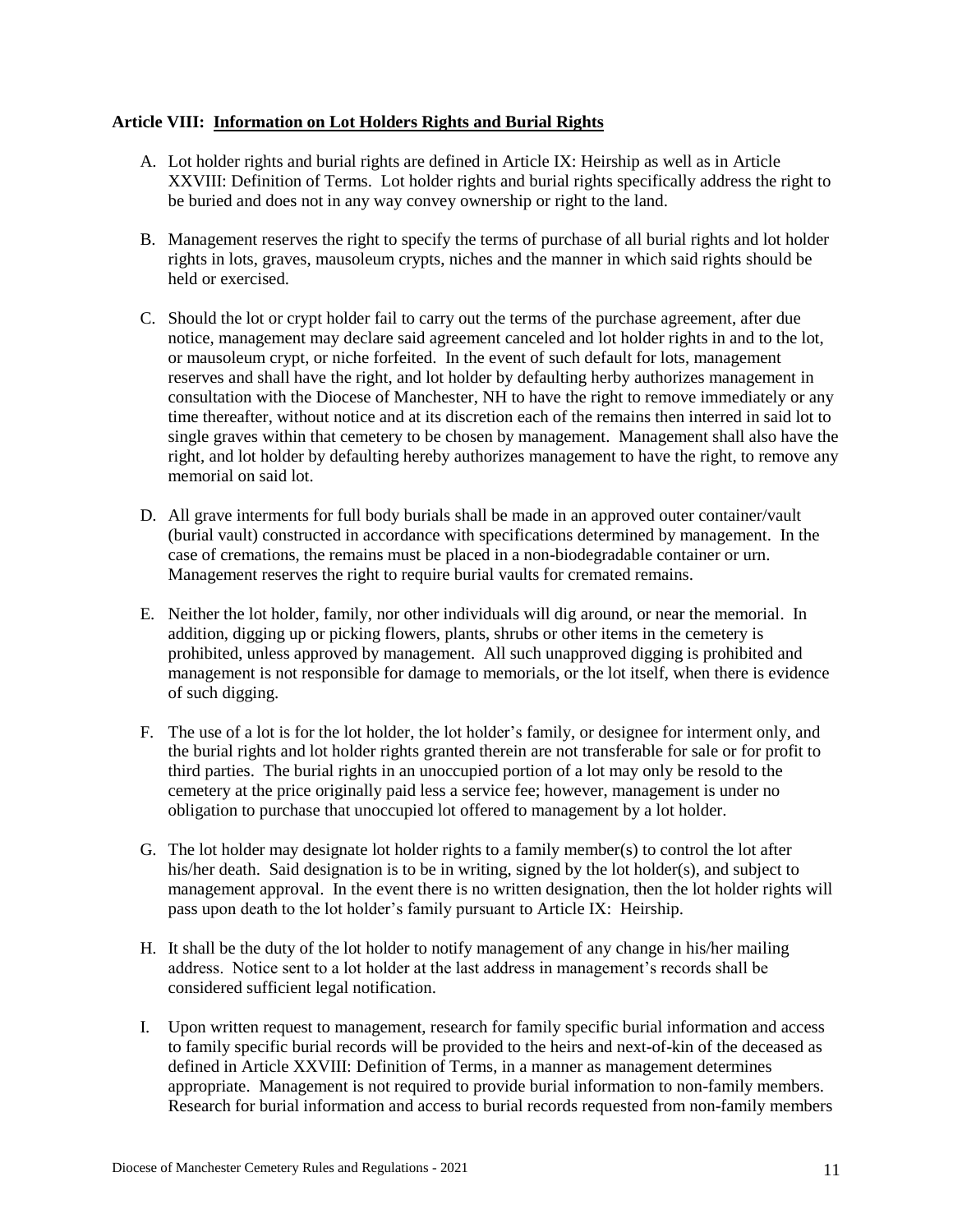may be provided at the management's discretion, under management's supervision, and at a time designated by management. Management reserves the right to charge a fee for research of burial records.

J. Whenever a grave or lot have remained unused for a period of fifty (50) years, and the lot holder or the heirs of the original lot holder (as defined in Article XXVIII: Definition of Terms), have not improved such space or spaces by causing a memorial, monument, marker, gravestone, or other permanent appurtenance to be placed on the burial space, the management may institute proceedings for the termination and forfeiture of the lot holder rights or the rights of his/her heir(s). Management will send notice of the intent to terminate and forfeit lot holder rights to the original lot holder or the original lot holder's heirs of the same degree, at the last known address in the cemetery records, by either: hand delivery, sent by courier, or sent by certified mail with return receipt requested. Notice shall be deemed to be received properly when hand delivered or given by courier, or five (5) days after the date when mail for notice was sent by certified mail. If no response is received within sixty (60) days, and after consulting with the Diocese of Manchester, NH, the rights of the original lot holder and the rights of the original lot holder's heirs, may be declared abandoned and voided by management, and the space sold to a new owner. Any lot holder contacting the management after the space has been resold shall be reimbursed the amount originally paid for the lot.

# **Article IX: Heirship**

- A. The lot holder(s) as used in this Article IX shall be defined as in Article XXVIII: Definition of Terms. Subject to compliance with these rules and regulations, the lot holder(s) right(s) are to:
	- 1. be buried in the lot;
	- 2. designate in writing individuals to be buried in graves (burial rights);
	- 3. designate in writing to family members the rights and control of the lot after his/her death (lot holder rights). In the event there is no written designation, then the lot holder rights will pass on death to the lot holder's family pursuant to these rules and regulations;
	- 4. be part of the disinterment process, as defined in Article VI: Disinterment and Reinterment Procedures;
	- 5. make decisions regarding memorials (monuments or markers) as long as decisions on memorials agree with Article XXVI: Memorials and Rules for Memorial Work; and
	- 6. such other rights as specified in these rules and regulations.
- B. Heirs are defined as lineal descendants or ascendants of the original lot holder (as defined in Article XXVIII: Definition of Terms), that are of the direct bloodline, such as children, grandchildren, great-grandchildren etc., and could also include parents and brothers/sisters etc. In addition, the use of the term heirs in these rules and regulations also include legally adopted individuals such as children, grandchildren, and great-grandchildren. The definition of the word heirs for the purposes of these rules and regulations do not include stepchildren.
- C. Upon the death of the original lot holder, the current spouse of the original lot holder, has a vested right of burial of his/her remains in the lot, upon that spouse's death, which right will terminate upon the spouse's remarriage or divorce, unless the lot was purchased or designated in the name of both parties on the lot license.
- D. This paragraph addresses written joint tenancy. In the original issuance of the lot license to two (2) or more persons named as joint tenants in the lot license, each tenant has a vested right of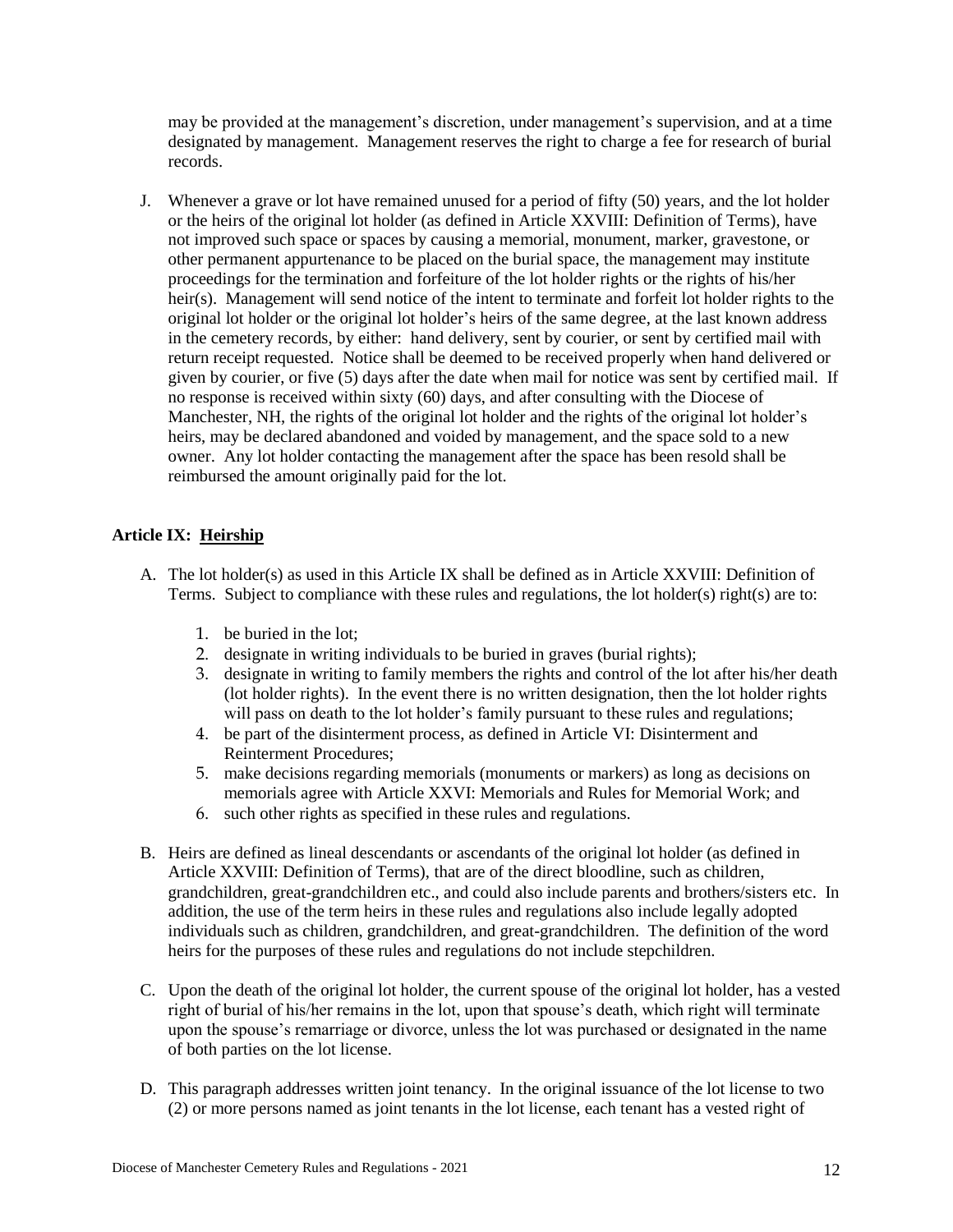burial in the lot conveyed. Upon the death of a joint tenant, the lot holder rights held in joint tenancy immediately vests in the surviving joint tenant or tenants, subject to the vested right of burial of the remains of the deceased joint tenant and the surviving spouse of the deceased joint tenant (see paragraph C. above).

- E. Burial rights include the right to be buried in a grave, right of entombment in a mausoleum, or right of burial of cremated remains in the ground or niche (inurnment). These rights are attained either by the purchase of a lot license, by designation, or by inheritance. Burial rights designated in writing to a specific individual by a lot holder will be considered the right of the named individual to be buried in that grave. The intent of a grave designation is for the burial of the person designated. Only this individual can be buried in this designated grave and the right to be buried in that grave does not pass to their spouse or heirs. In the event it is not used for this purpose or if the designated individual is buried elsewhere, his/her right to be buried will be considered relinquished and the right to be buried in the grave will revert to the original lot holder or his/her heirs.
	- 1. If the person designated is buried in the designated grave and if the cemetery rules permit burial of cremated remains in that grave along with the designated individual, the decision as to the cremated remains permitted to be placed in that grave only is retained by the original lot holder or his/her heirs and does not pass to the buried designated person's spouse or his/her heirs.
- F. Subject to these rules and regulations, on the death of a lot holder, any and all rights of the lot holder as defined in paragraph A. above shall pass in succession in the following order of priority:
	- 1. If the lot holder shall have filed specific written instructions with management (or stated specific instructions in a trust), management will follow said instructions so long as the management determines that the instructions are definite, reasonable, and practical as well as in keeping with Canon Law and the teachings of the Roman Catholic Church. All instructions are subject to the vested right of burial of the surviving spouse of the original lot holder as noted in paragraph C. above. If the lot holder has not designated burial rights or lot holder rights in writing during his/her lifetime, then the lot holder ownership is transferred pursuant to the rules noted below.
	- 2. If subsequent to providing specific written instructions to management (or in a trust), the lot holder leaves different instructions in his/her written duly probated last will and testament (Will) providing the burial rights or lot holder rights, the specific written instructions in the probated Will controls so long as they do not conflict with these rules and regulations, with Canon Law and the teachings of the Roman Catholic Church, or the vested rights of burial of the surviving spouse of the original lot holder as noted in paragraph C. above. The specific instructions must be in a probated Will, naming an individual or individuals, and specify the rights transferred to the named beneficiaries. Absent special circumstances as determined by management in consultation with the Diocese of Manchester, NH, a non-specific residuary clause in a probated Will or in a trust as the term residuary clause is defined in Article XXVIII: Definition of Terms, will not be considered binding on management to transfer lot holder's rights. If the lot holder has not designated burial rights or lot holder rights through specific instructions in a probated Will or in a trust, then the lot holder ownership is transferred pursuant to the rules noted below.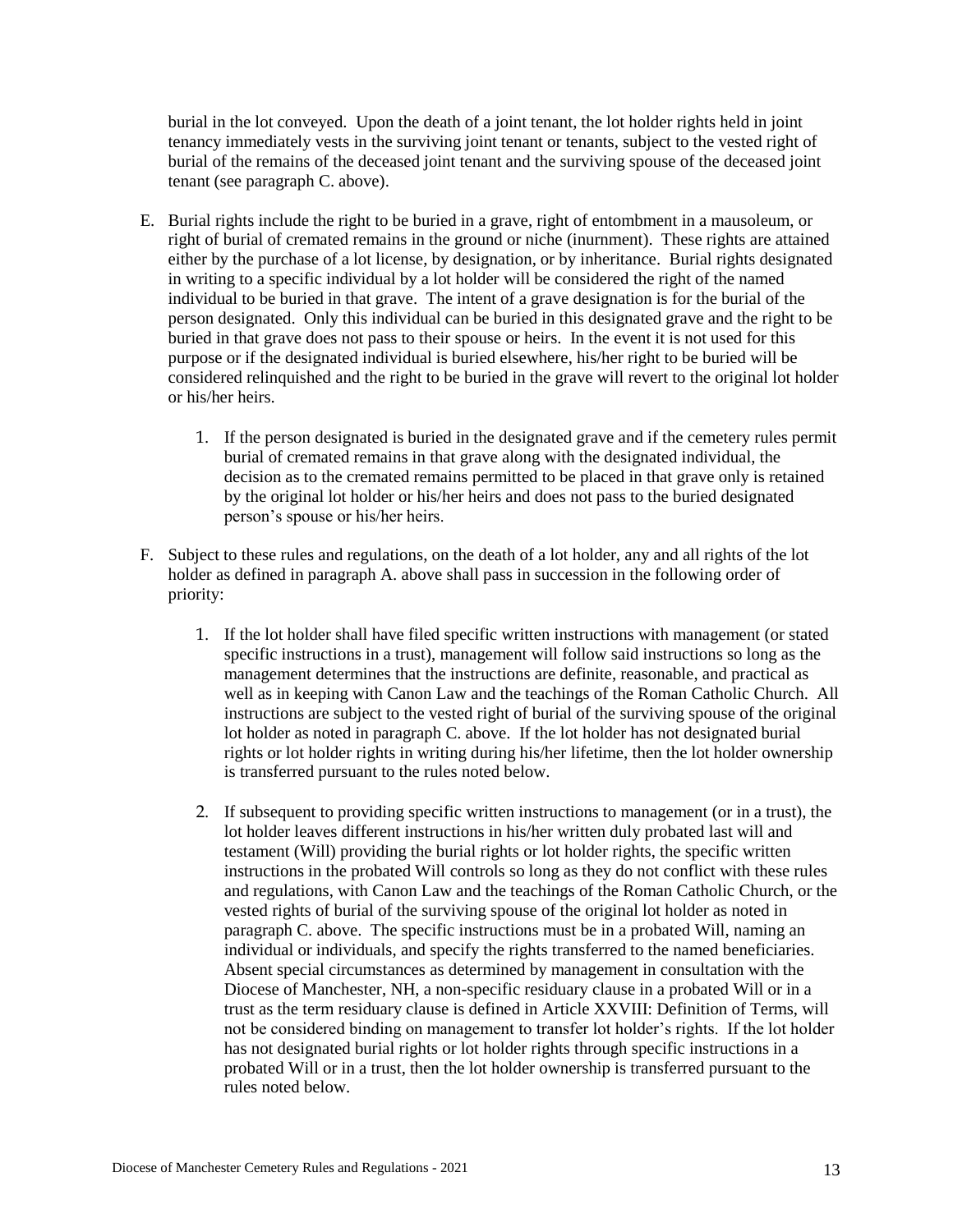- 3. To the extent there is a dispute among individuals claiming rights of the lot under specific written instructions in a *non-*probated Will or specific written instructions in a trust, management in consultation with the Diocese of Manchester, NH shall determine how lot holders rights are transferred, so long as they are consistent with Canon Law and the teachings of the Roman Catholic Church, and do not conflict with the vested rights of burial of the surviving spouse of the original lot holder as noted in paragraph C. This includes the right of management in consultation with the Diocese of Manchester, NH to require that the parties obtain a resolution in a New Hampshire court of competent jurisdiction. Absent special circumstances as determined by management in consultation with the Diocese of Manchester, NH, a non-specific residuary clause in a non-probated Will or in a trust will not be considered binding on management to transfer lot holder's rights.
- 4. In the absence of valid and sufficient instructions filed by the lot holder as noted in paragraph F. numbers 1-3 above, the lot holder rights will be passed to that spouse of the original lot holder who was the spouse **at the time of purchase** of the lot license provided he/she was still married at the time of the original lot holder's death. If due to death that spouse does not survive the original lot holder, then the lot holder rights pass to the original lot holder's heirs as noted in paragraph F. 5-10 below. The rights of that spouse will also terminate upon that spouse's remarriage or divorce, unless the lot license was in the name of both spouses. If that spouse remarries after the death of the lot holder, the lot holder rights pass to the heirs of the original lot holder as noted in paragraph F.5- 10 below in these rules and regulations unless the lot license was in the name of both spouses.
- 5. Should paragraph F. 1-4 not apply, the lot holder rights pass equally to the surviving children, which include legally adopted children, of the original lot holder.
- 6. Should paragraph F. 1-5 not apply, the lot holder rights pass equally to the surviving grandchildren, which include legally adopted grandchildren, of the original lot holder.
- 7. Should paragraph F. 1-6 not apply, the lot holder rights pass equally to the surviving great-grandchildren, which include legally adopted great-grandchildren, of the original lot holder.
- 8. Should paragraph F. 1-7 not apply, and if there are no other surviving issue of the original lot holder, the lot holder rights pass equally to the parents of the original lot holder. For the purpose of these rules and regulations, issue shall be defined as lineal descendants of the original lot holder that are of the direct bloodline such as children, grandchildren, great-grandchildren, great-great-grandchildren, etc.. In addition, the use of the term issue in these rules and regulations also include legally adopted individuals such as children, grandchildren, great-grandchildren etc.. The term issue for the purposes of these rules and regulations does not include stepchildren or ascendants (parents, brothers/sisters etc.).
- 9. Should paragraph F. 1-8 not apply, and if there are no other surviving issue of the original lot holder, the lot holder rights pass equally to the brother(s) or sister(s) who are heirs of the of the original lot holder.
- 10. Should paragraph F. 1-9 not apply, and if there are no other surviving issue of the original lot holder, the lot holder rights pass equally to the nephew $(s)$  and niece $(s)$  who are heirs of the original lot holder.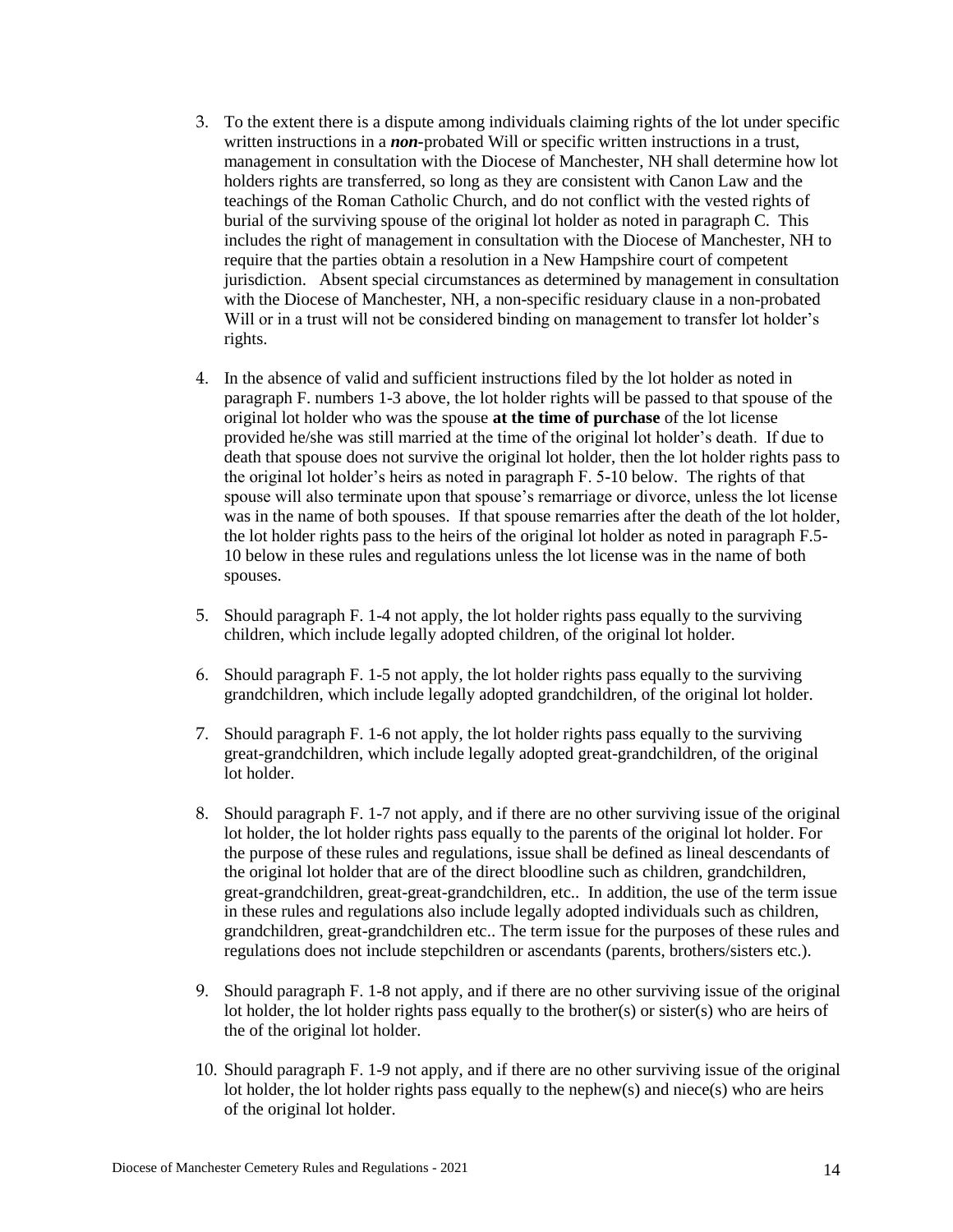- G. Any time there is more than one (1) heir of the same degree as identified in paragraph F. 5-10 above sharing the burial rights and/or the lot holder rights, each heir shares equally and jointly in the burial right in the grave or lot holder rights as long as a vacant grave remains. Heir of the same degree is defined in the Article XXVIII: Definition of Terms. Written authorization for burial of any heir shall be required from all surviving heirs of the same degree, unless otherwise ordered by a New Hampshire court of competent jurisdiction under paragraph I. below. An heir may release his/her rights at any time. In addition, an heir may designate his/her rights with written approval of the other heirs of the same degree.
- H. The spouse of an heir or any non-heir may not be interred in the grave, lot or crypt except upon the written approval of **all** the other heirs of the same degree.
- I. If there is a dispute between the heirs about burial rights or lot holder rights, the rights may be determined by a New Hampshire court of competent jurisdiction, consistent with the application of these rules, in a proceeding commenced at the expense of the disputing parties.

# **Article X: Multiple Interments/Inurnments**

- A. Management reserves the right to permit or authorize the interment of more than one (1) human remains in one (1) grave or crypt. A corresponding fee will be required, as determined by management as part of the stated cemetery charges. Written permission from the lot holder(s) will be obtained prior to authorizing multiple interments. When the grave is occupied, written permission from the next-of-kin of the deceased may also be required. In circumstances where the deceased individual occupying the grave has designated a person to have custody and control of his/her body in writing, then permission from that individual is required while the permission from the next-of-kin is not required.
- B. In the event that two (2) persons wish to occupy the same grave, prior to one (1) being deceased, permission must be sought from management in advance of a burial. This allows for proper placement of casket and urn.
- C. Memorials for multiple interments must be made according to these rules and regulations and cemetery specific supplemental rules.

#### **Article XI: Right to Replat**

Management has the right, subject to applicable laws, to modify grave arrangements when in their judgment this becomes necessary. Replatting includes the following activities:

- A. Re-survey, enlarge, diminish, replat, alter in shape or size, or otherwise change all or any portion of the cemetery.
- B. Lay out, establish, close, eliminate, or otherwise modify or change the location of roads, walks, or drives, so long as access to and from any lot is afforded to the lot holder.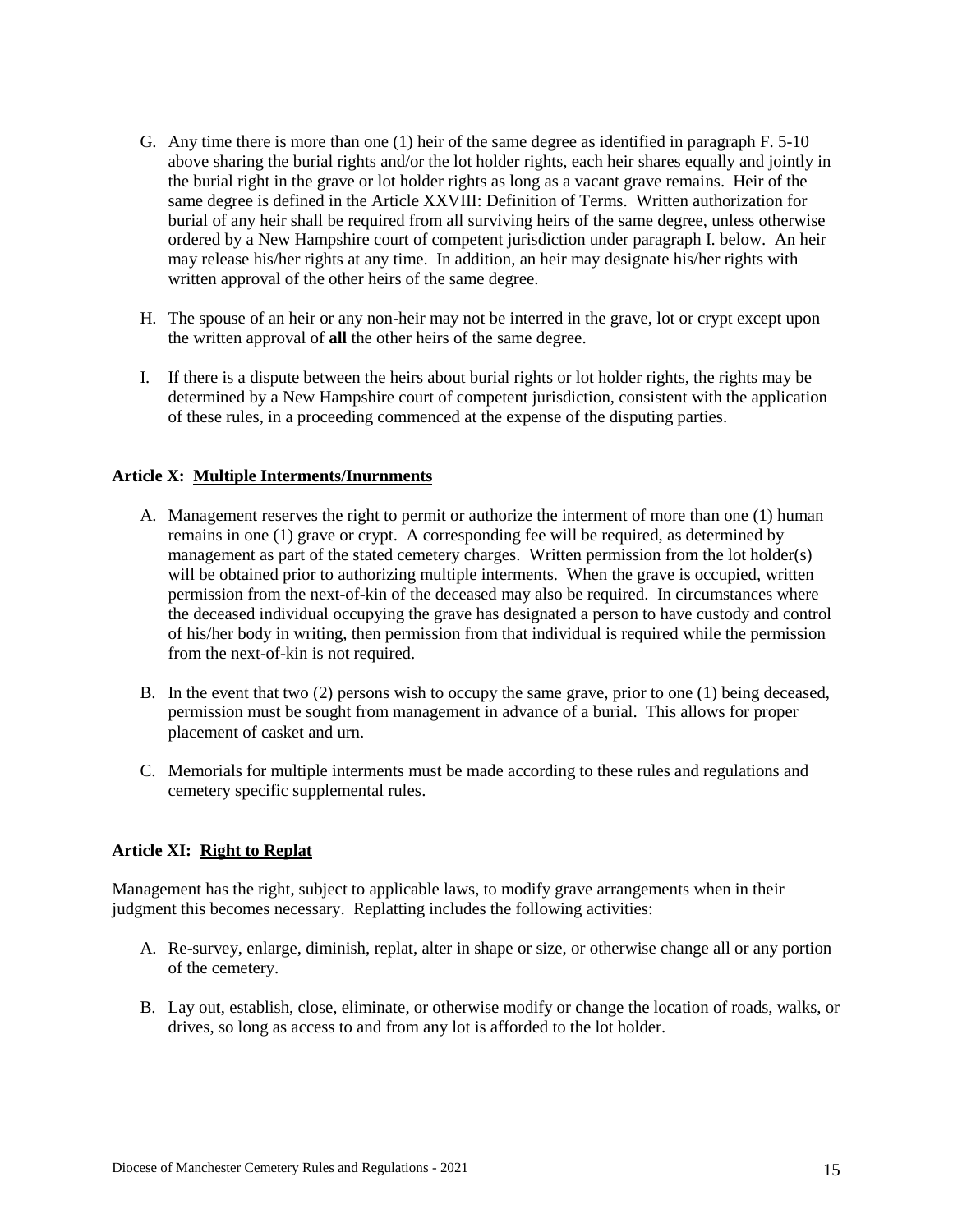# **Article XII: Easements**

Management, their agents and employees shall have easements and perpetual rights of way over and through all of said cemetery premises for landscaping and for the purpose of installing, maintaining and operating pipelines, conduits or drains for sprinklers, drainage, electric lines, communication lines, or utility lines.

No easement or burial right is granted or given to any lot holder in any road, drive, alleyway, or walkway within the cemetery. However, so long as management devotes to the cemetery the use of a road, drive, alleyway or walkway, lot holders shall have a revocable access license (and not an easement) to the use thereof for access purposes.

# **Article XIII: Service Charges**

Management shall have a right to fix a charge and time of payment for each interment (including additional inurnments in the same grave), disinterment, removal, lot, crypt, niche transferred or released, and for the performance of any other service rendered by management; and all work in connection with such service shall be subject to the determination and supervision of said management.

Any indebtedness due for work performed on a lot, crypt, or niche must be paid before an interment, inurnment or entombment may be made, or before any memorial may be erected.

# **Article XIV: Use of Cemetery**

Roman Catholic cemeteries are holy places and an extension of the Church. These sacred grounds are consecrated by the Church and dedicated as a place of prayer and dignity for our faithful departed. Quiet reverence and respect for other people visiting the resting sites of their loved ones should be maintained at all times.

- A. Visitors Visitors within the cemetery shall use only the roads, drives, and walkways, unless it is necessary to walk on the grass to gain access to one's lot. Management expressly disclaims liability for any injuries sustained by anyone violating this rule.
- B. Trespassers Only the lot holder and his/her relatives or friends shall be permitted on a lot in the cemetery. Any other person thereon shall be considered a trespasser, and management shall owe no duty to said trespasser to keep the property, or the memorial thereon, in a reasonably safe condition.
- C. Children Children under fifteen (15) years of age are not permitted within the cemetery unless accompanied by a supervising adult.
- D. Animals Animals are not allowed in the cemetery or in any buildings in the cemetery. (Exception: Specially trained service animals are allowed).
- E. Lawns Lawns shall not be disturbed for any purpose except under the supervision and approval of management.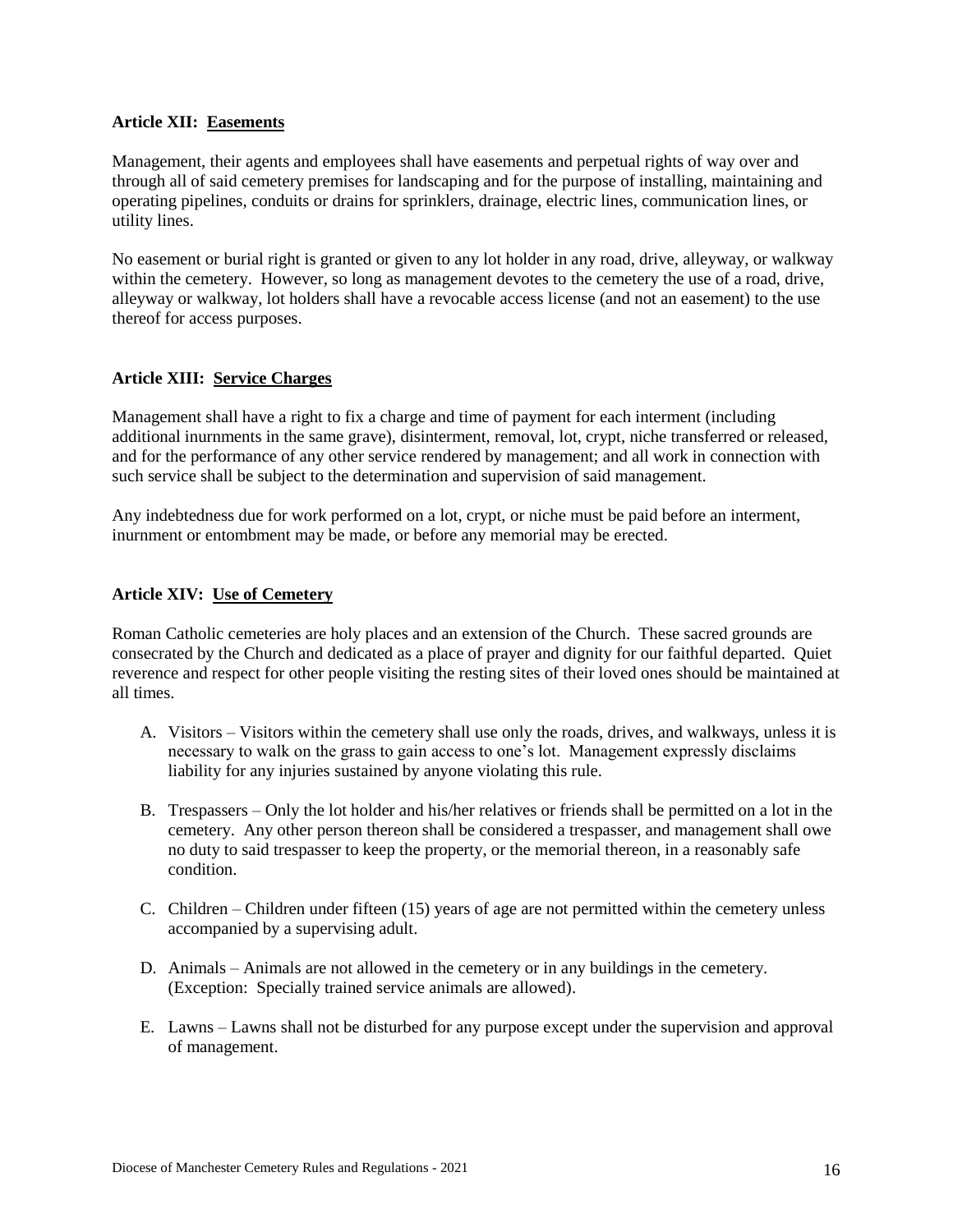- F. Lot Borders No coping, curbing, fencing, hedging, borders, or enclosures of any kind shall be allowed around the lot. Management reserves the right to remove same, without notice, if installed.
- G. Ornaments and Flower Vases Management reserves the right to regulate the method of decorations of lots so that uniform beauty is maintained. Unless otherwise noted in the cemetery specific supplemental rules, the use of statues, silk/fake flowers, boxes, shells, coins, gourds, toys, metal designs, ornaments, vases, votive candles, glass, plastic, concrete, vigil lights, Christmas decorations, crockery jars and containers, wood or metal cases, potted plants, balloons, pinwheels, lawn ornaments, bric-a-brac of any description, etc. will not be permitted on any lot and any such articles will be removed by management. In addition, should these ornaments be placed on the cemetery property in violation of these rules and/or cemetery specific supplemental rules, the cemetery shall not be responsible for the damage or loss of any of these items at any time. Memorial Day floral arrangements and/or decorations must be placed on the base of the memorial (monument) or placed on an extension to that base. Unless otherwise noted in the cemetery specific supplemental rules, Memorial Day floral arrangements and/or decorations may be placed seven (7) days before the federal holiday and removed from the cemetery by June 10.
- H. Water Usage With permission from management, and unless otherwise noted in the cemetery specific supplemental rules, the use of water spigots may be used for the watering of Memorial Day floral arrangements, plants, and flowers only (presuming management approves of the use of plants and flowers). Any use of water requires that the spigots be properly shut off. Management is under no obligation to provide access to water at the cemetery.
- I. Motor Vehicles Automobiles, funeral cars and other vehicles, must be kept under control of licensed drivers at all times. At no time shall such vehicles drive through the gates or within the cemetery at a speed in excess of the posted limit. Vehicles may not park or come to a full stop before an open grave unless such vehicles are in attendance at the funeral.
- J. Bicycles and Motorcycles Management reserves the right to refuse admission to any person entering the cemetery on these or any types of moving apparatus.
- K. Commercial Vehicles Management shall admit commercial vehicles based upon proper authorization and approval of scheduled service activity.
- L. Metal Detectors Use of metal detectors in the cemetery is prohibited.
- M. Burial of Pets Burial of pets in the cemetery is prohibited.

# **Article XV: Conduct in the Cemetery**

Any conduct which interferes with the rights of others or which (in management's opinion) detracts from the operation of the cemetery is prohibited.

- A. General Loitering, playing, boisterous demonstrations or gatherings in the cemetery not approved in advance by management are prohibited.
- B. Rubbish The improper disposal of rubbish on roads, driveways, paths, walks, or any part of the grounds or in buildings is prohibited.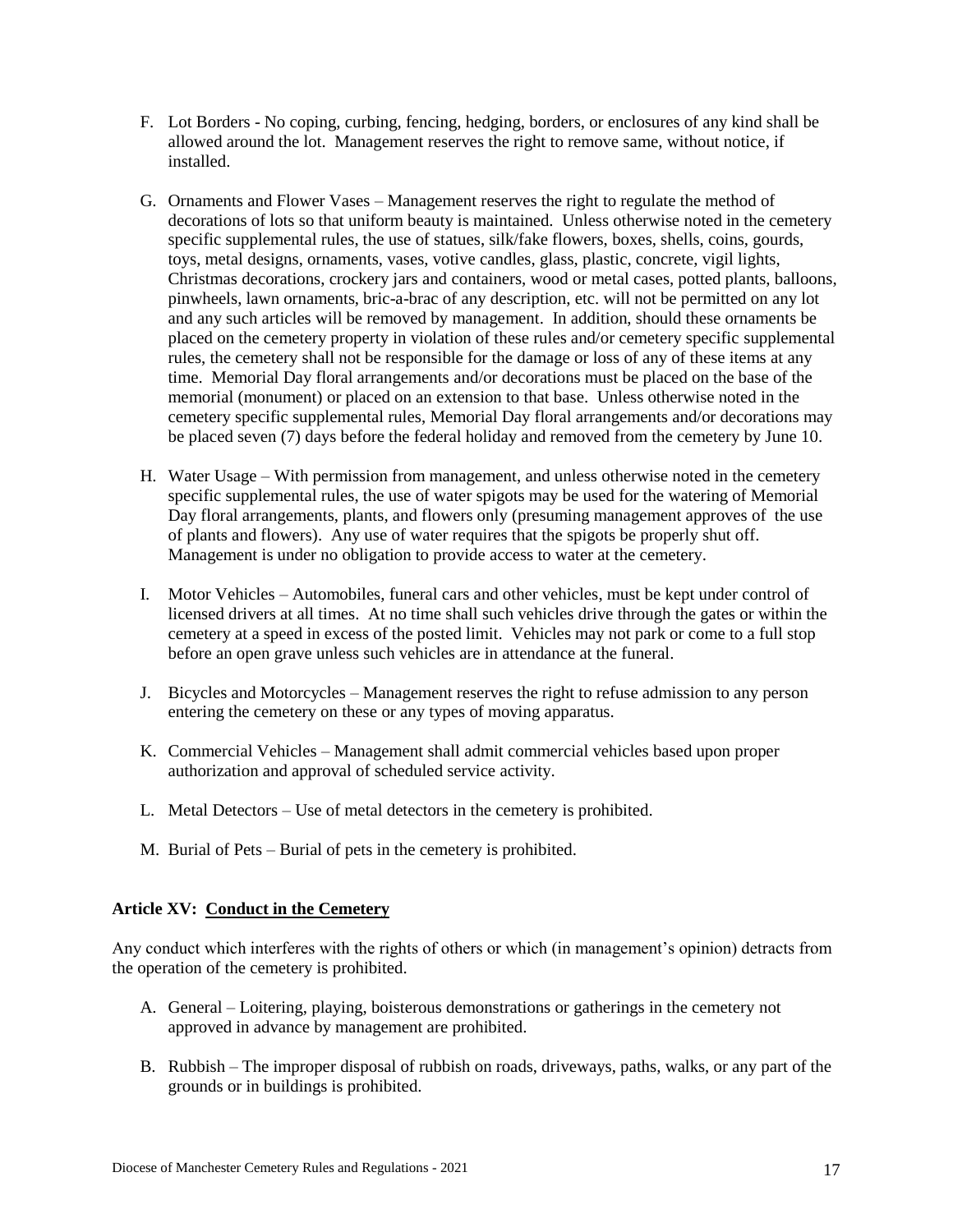- C. Picnicking Picnicking or partaking of any refreshments by visitors within the cemetery is prohibited.
- D. Flowers and Shrubs No one shall pick any flower or break any branches or remove, injure or cut any tree, plant or shrub without specific permission of management.
- E. Soliciting No one shall be permitted to sell flowers, plants or any other items whatsoever within the cemetery.
- F. Signs and Advertising No signs, notices, or advertising of any kind shall be allowed within the cemetery except those placed by management.
- G. Firearms Discharging firearms within the cemetery is prohibited except by military escort accompanying a veteran's funeral.
- H. Improper Assemblages Management reserves the right to forbid and prevent assemblages which it deems improper.
- I. Damage (Intentional or Negligent) Any person or persons (not to include employees), lot holders, independent contractors or their agents who cause damage to lots, memorials, walks, drives, trees, shrubs, curbing, or other property, will be responsible for the cost of the repair of the damage and promptly pay for repairs upon request of management.

# **Article XVI: Grading, Landscaping and Improvements**

- A. Management shall have exclusive right to do all landscaping, maintenance, planting, trimming and improvement work upon the lots within the cemetery.
- B. Management must approve any work of any nature to be done on a lot in advance. Management reserves the right, and lot holder hereby authorizes management to remove, alter, or change such improvements or alterations at the expense of the lot holder should they be made without its written consent.
- C. Management reserves the right to use legally approved chemical applications to beautify the cemetery property.

# **Article XVII: Cemetery Hours**

Management shall set the cemetery's hours of operation as well as those hours kept by the parish cemetery office.

# **Article XVIII: Independent Contractors**

A. Lot, crypt, or niche holders may have certain work done in accordance with these rules and regulations or cemetery specific supplemental rules at their own expense and with management's advance written approval. Any work to be done must be paid for in advance with evidence of such payment provided to management prior to the commencement of such work.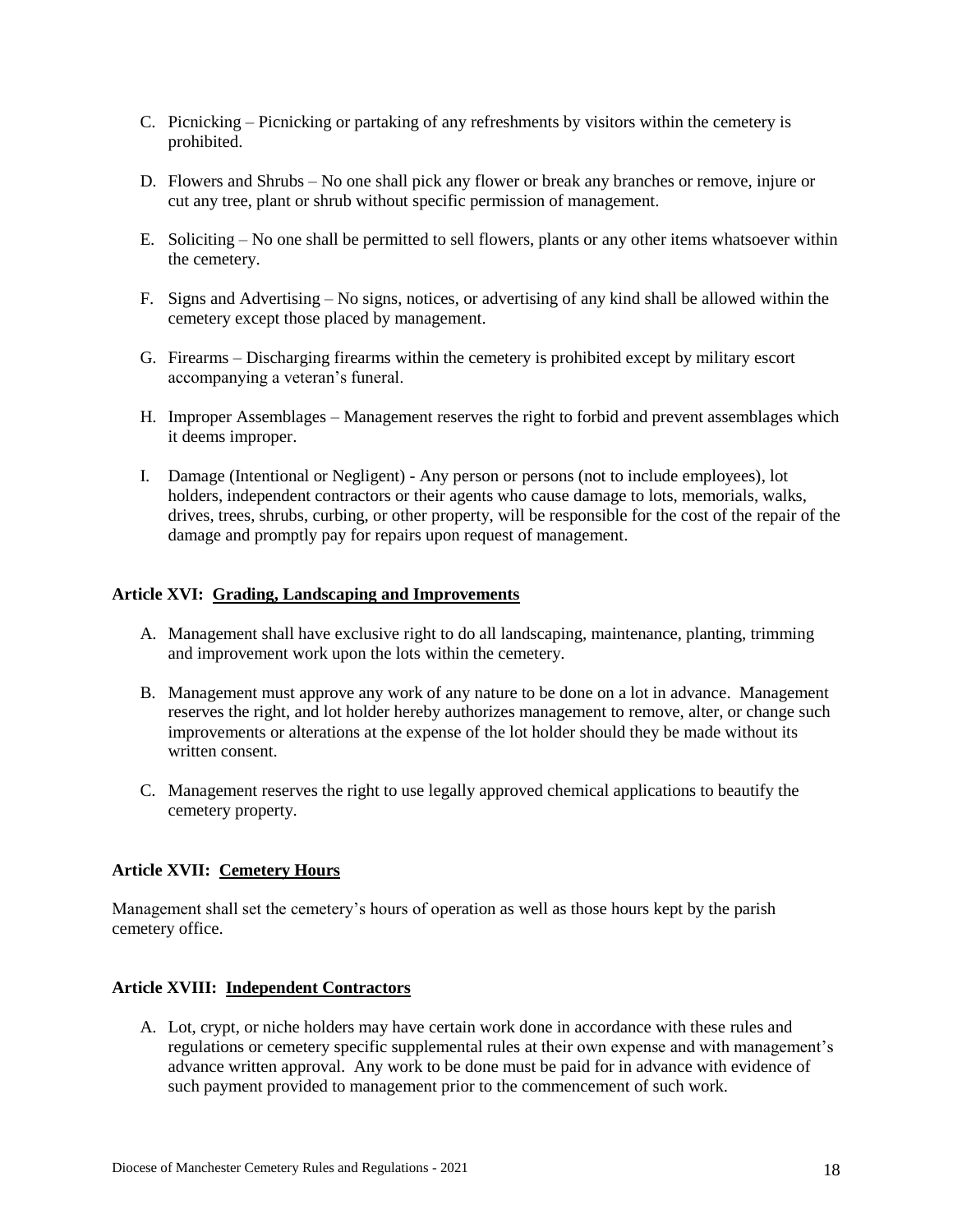- B. Prior to performing any services, independent contractors will sign the Diocese of Manchester, NH service agreement or the amendment to the service agreement, unless other arrangements have been made and approved by management in consultation with the Diocese of Manchester, NH.
- C. Any independent contractor performing work in the cemetery must provide proof of insurance with liability coverage of at least \$1,000,000 for each occurrence and \$2,000,000 general aggregate. Property coverage is to be at least \$100,000 per occurrence. The independent contractor shall also comply with additional insurance coverage and terms as may be required from time to time by the Diocese of Manchester, NH.
- D. A copy of a current certificate of insurance with the specified appropriate insurance coverage must be submitted to the parish cemetery office and approved by management prior to any work being performed.
- E. Independent contractors shall pay for all necessary permits, and must comply with, and be governed by, all laws, ordinances, confidentiality protocols, these rules and regulations applying to the premises, and the work thereon, cemetery specific supplemental rules, and all other matters as may be required by the management or the Diocese of Manchester, NH.
- F. Unless otherwise approved by management, independent contractors are prohibited from using cemetery equipment and materials.
- G. Independent contractors such as funeral homes, memorial companies, burial companies, etc. must notify management when they are on the premises. In addition, work by an independent contractor must be completed in a timely manner.

# **Article XIX: Employees**

- A. Cemetery employees shall do all work performed in the cemetery with the exception of work performed by independent contractors that is specifically authorized by management.
- B. Cemetery employees are not permitted to do any unauthorized work for grave or lot holders except upon the specific instructions of management.
- C. No cemetery employee is allowed to receive any compensation or gratuity, directly or indirectly, from grave or lot holders for any work performed.
- D. The statement of any employee of the cemetery shall not be binding upon management except as such statement coincides with the cemetery specific supplemental rules and with these rules and regulations.

# **Article XX: Loss or Damage**

Management disclaims all responsibility for loss or damage from causes beyond its reasonable control, and especially from damage by an act of God, the elements, earthquakes, war, terrorism, riots, order of any military or civil authority, thieves, vandals, malicious mischief makers, explosions, unavoidable accidents, or any other similar cause, whether the damage be direct or collateral. In the event it becomes necessary to construct or repair any section of a lot, including graves, crypts, or any portions thereof, or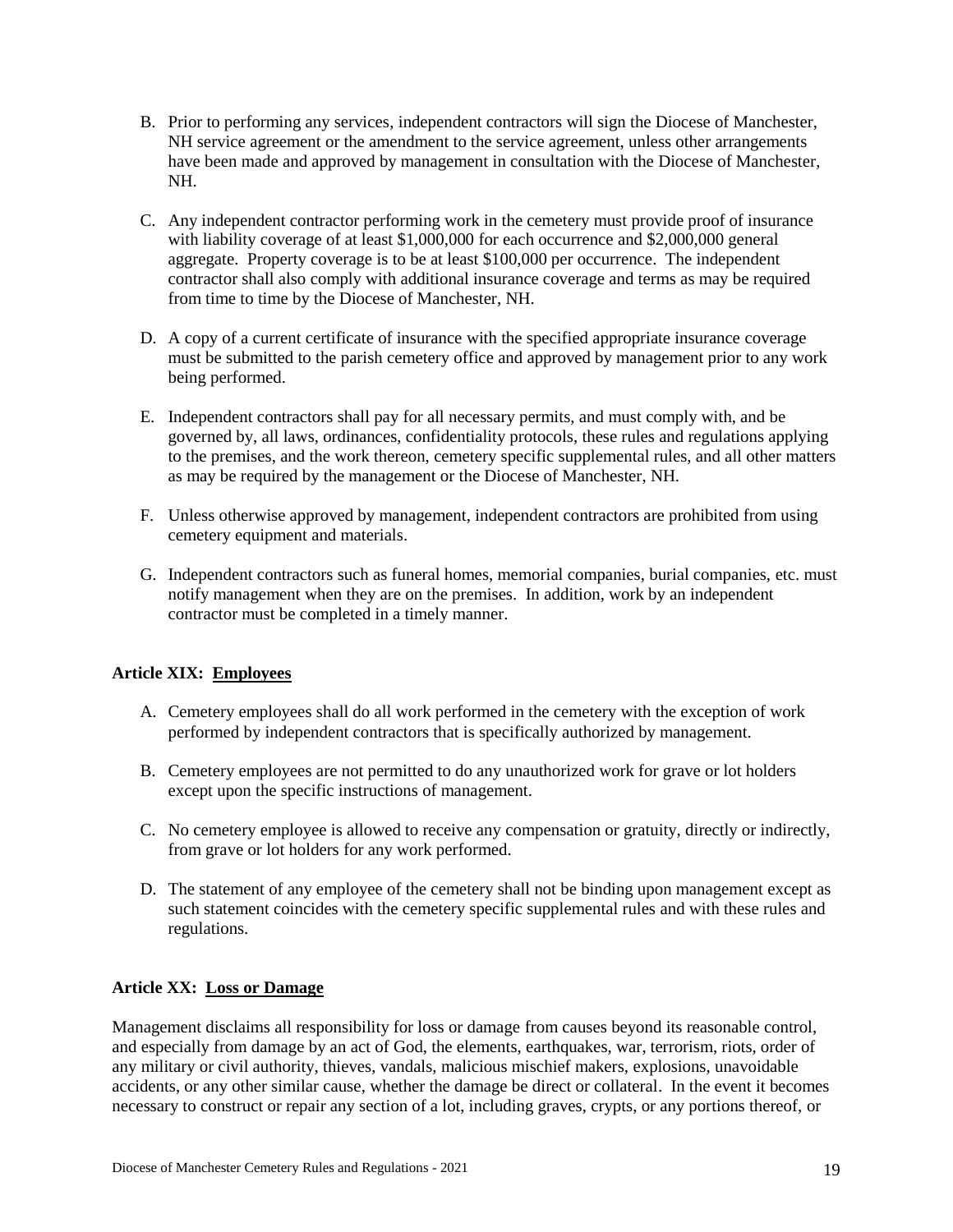any mausoleum which has been damaged by such causes, lot holder hereby authorizes management to make the necessary repairs. Prior to making the repairs, management will give lot holder(s) or heir(s), at their last known address as recorded in the cemetery files, thirty (30) days advance notice of the necessity for such repair. In the event the lot holder(s) or heir(s) fail to repair the damage within a reasonable time, management may direct that the repairs be made and charge the expense against the lot holder(s) or heir(s) of record.

Management disclaims all responsibility for damage of any kind that may occur to memorials in the normal course of cemetery operations performed with reasonable care and caution.

# **Article XXI: Care**

The cemeteries operated within the Diocese of Manchester, NH will provide care and maintenance necessitated by natural growth and ordinary wear, including cutting of lawns, trimming around memorials, and the maintenance of roadways, walkways and buildings, provided there are sufficient funds for these purposes. Management is under no obligation to plow the roads, clear walkways of snow/ice, or remain open in the winter.

The cemeteries will have no obligation to maintain, repair, or replace any memorial placed or erected upon any lot; nor plant, cut, water or care for any privately planted tree or shrub; nor plant flowers or ornamental plants; nor do any special or unusual work in the cemetery; nor reconstruct any granite, bronze, or concrete work on any section of the lot, crypt, or niche; nor repair items damaged by any cause beyond management's reasonable control.

# **Article XXII: Mausoleums**

- A. Private mausoleums or tombs, either wholly or partially above ground, shall be constructed only in lots designated for them. Plans, specifications, material and location in the lot of such mausoleum or tomb shall be subject to the approval of management. Management reserves the right to require an endowment for future maintenance of mausoleums or tombs be deposited with it, said endowment to be of a size specified by management.
- B. When interment is made in a private mausoleum, the crypt shall be properly sealed, subject to approval of management. The entombment must be made in an approved casket that complies with the regulations of the controlling Department of Health.
- C. No walkways, patios, or other appurtenant structure shall be permitted on the ground surrounding a private mausoleum. No additions or changes shall be allowed after the specifications and foundation plans for a private mausoleum have been submitted and approved.
- D. Owners or heirs will be responsible for all repairs and regular maintenance of private mausoleums. Private mausoleums are to be in good condition at all times as determined by management.
- E. Community mausoleum entombment must be made in an approved casket that complies with the regulations of the controlling Department of Health.
- F. Management reserves the right to issue separately detailed regulations and cemetery specific supplemental rules concerning the use of community mausoleums. Such regulations may include,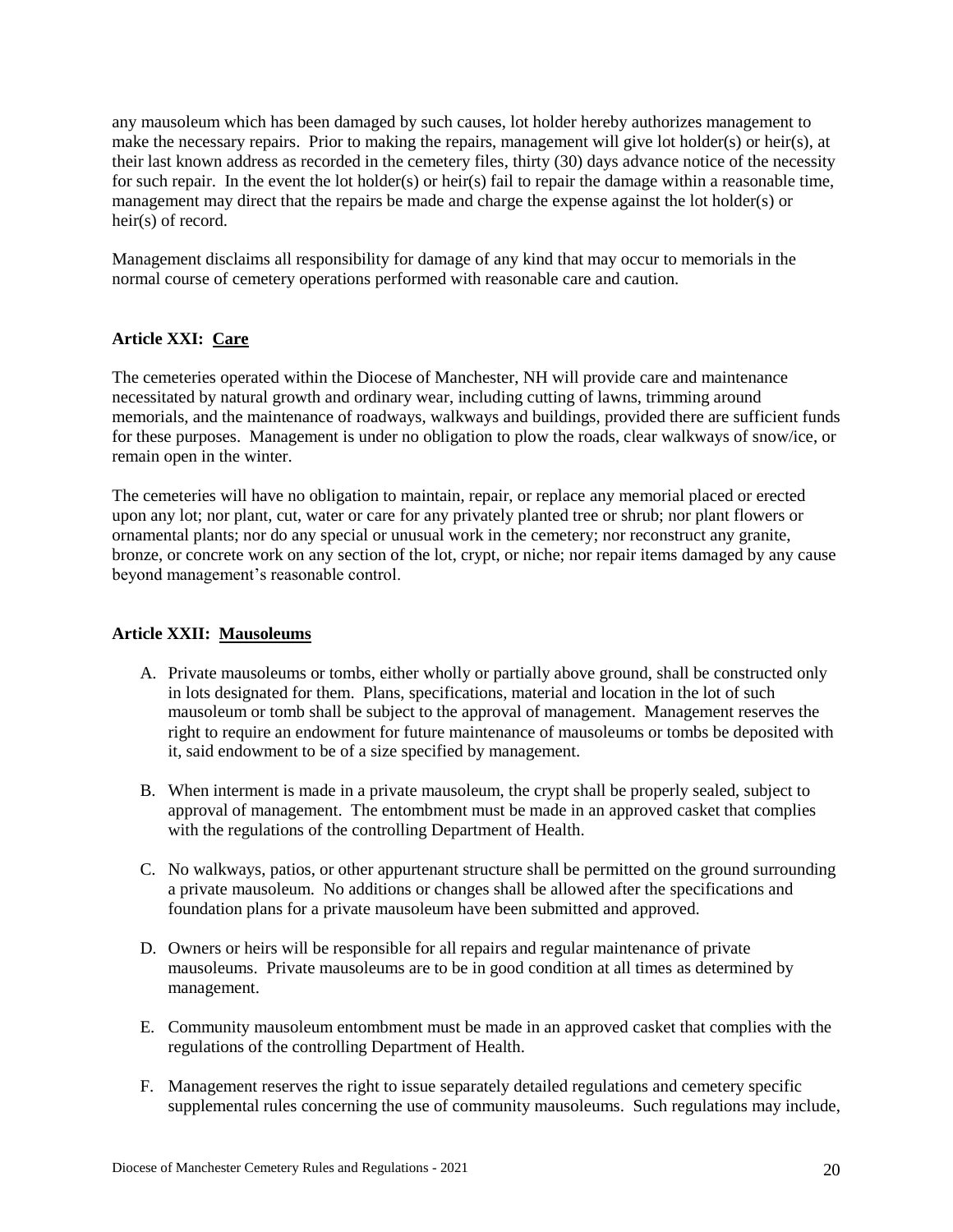but are not limited to: the decoration of crypts; the size, quantity, type and placement of lettering on crypts; initials for professional titles after names on the crypt; type of numbers used for dates; and the use or non-use of flowers, vigil lights, etc.

- G. Management reserves the right to remove from a crypt front any item affixed to the crypt front without notice. Any stains or marks caused by these items will be removed at the expense of the crypt owner.
- H. Management reserves the right to remove and dispose of any decorations (including all bric-abrac) placed in or near the mausoleum that the management finds unsightly, inappropriate, disrespectful, in poor taste, or in any way detracting from the aesthetic value of the mausoleum, or in any way offensive to the teachings and beliefs of the Roman Catholic Church.

# **Article XXIII: Columbaria**

- A. A columbarium provides a permanent structure containing niches or other suitable spaces for the memorialization of cremated remains.
- B. All cremated remains must be encased in an urn or other appropriate container approved by management in order to be inurned in a columbarium space. Said durable container must be properly sealed and leak-proof. Management shall not be responsible or liable for any defects in the urn or container.
- C. The capacity of each niche or columbarium space shall be designated on the plans in the parish cemetery office. All urns must be sized according to the stated dimensions and space capacity.
- D. If the columbarium is destroyed or damaged for any reason, management shall have the right to, and lot holder hereby authorizes management to, place any cremations inurned therein, either one (1) temporarily in a receiving vault pending restoration of the niche and upon restoration reinurned therein, or two (2) permanently in a like space elsewhere in the cemetery. In the first event mentioned above, all prior rights and obligations existing at the time of damage shall continue in full force and effect; in the second event mentioned above, appropriate inurnment rights (lot holder rights) shall be provided in the new space in lieu of inurnment rights in the destroyed or damaged columbarium. For both events, notification to the next-of-kin of the deceased may also be required. Prior to implementing the procedures noted in this paragraph, management will consult with the Diocese of Manchester, NH.
- E. Niche front panels may not be removed or disturbed in any manner except by approval and by management.
- F. No ornamentation, structural change, or addition shall be made on or about any individual niche or the columbarium structure in whole. Management reserves the right to remove any such ornamentation or correct any such alteration at the lot holder's expense without being deemed guilty of any manner of trespass.

# **Article XXIV: Receiving Vaults**

A. Receiving vaults in the cemetery shall be used for temporary placement of the deceased pending burial and are subject to certain rules and regulations including these rules and regulations and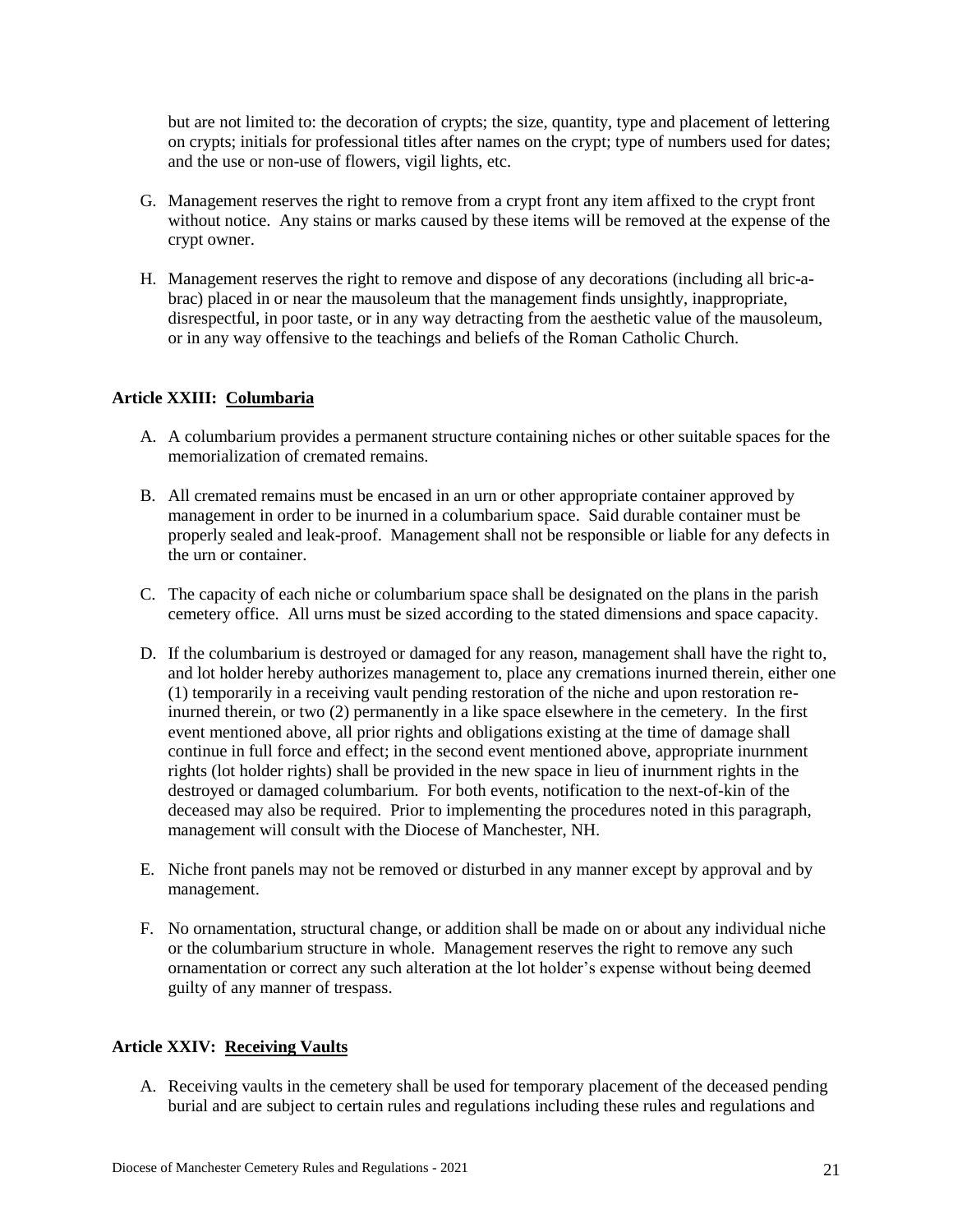cemetery specific supplemental rules. Unless otherwise approved by management, they are available only when final interment is to follow in a Roman Catholic cemetery, a lot license has been issued, and a burial permit has been provided.

- B. No remains shall be placed in a receiving vault which present a health or safety risk or if contradictory to the local Board of Health's Rules and Regulations.
- C. Upon consultation with the Diocese of Manchester NH, management reserves the right, without notice, to remove from a receiving vault at once and inter any remains when same are not in a state of good preservation, or when the condition of the body renders its interment necessary.
- D. Receiving vaults are for temporary use only and subject to fees, and under no circumstances shall a body be considered as interred or entombed because of its being placed therein.
- E. Management shall determine the amount of deposit, handling charges, and rental rates to be charged.
- F. Remains shall be removed from the receiving vault within a reasonable time, unless management consents to a longer period.
- G. Upon failure of payment, or failure of the next-of-kin to make suitable arrangements for the final interment of the remains within a reasonable time, management, in consultation with the Diocese of Manchester, NH, may remove the remains from the receiving vault and cause same to be interred in any grave it may select after first having given seven (7) days' notice by deposit of a letter in the United States Post Office with postage thereon duly prepaid to the person making the placement at the address stated on the cemetery records, and shall apply the deposit on the expenses it incurs. In the event of such failure or default, management is empowered to act as duly appointed agent in obtaining any and all interment or health permits necessary for said removal and interment. As long as the remains are with said management, the cemetery shall be coupled with an interest and this power shall be irrevocable.
- H. Management shall exercise due care during a removal, but shall assume no responsibility for damage to any casket or burial case incurred in making the removal.
- I. Management reserves the right to issue at any time under separate cover detailed regulations and instructions pertaining to receiving vaults in the cemetery, or to incorporate specific provisions in any receiving vault agreement; and such regulations, instructions, and provisions are hereby made part of these rules and regulations.

# **Article XXV: Green Burials**

Green Burials are an evolving concept and a way of caring for the dead with minimal environmental impact without compromising the rites and practices of the Catholic Church. The practice of Green Burials has many interpretations and many definitions. Management, in consultation with the Diocese of Manchester, NH, reserves the right to incorporate Green Burial space into their cemetery, as long as this practice does not compromise the rites and rituals of the Roman Catholic Church. Consultation with management will determine if and how Green Burials can be accommodated. Under no circumstances will alkaline hydrolysis be considered an acceptable form of green burial to be permitted in the cemetery.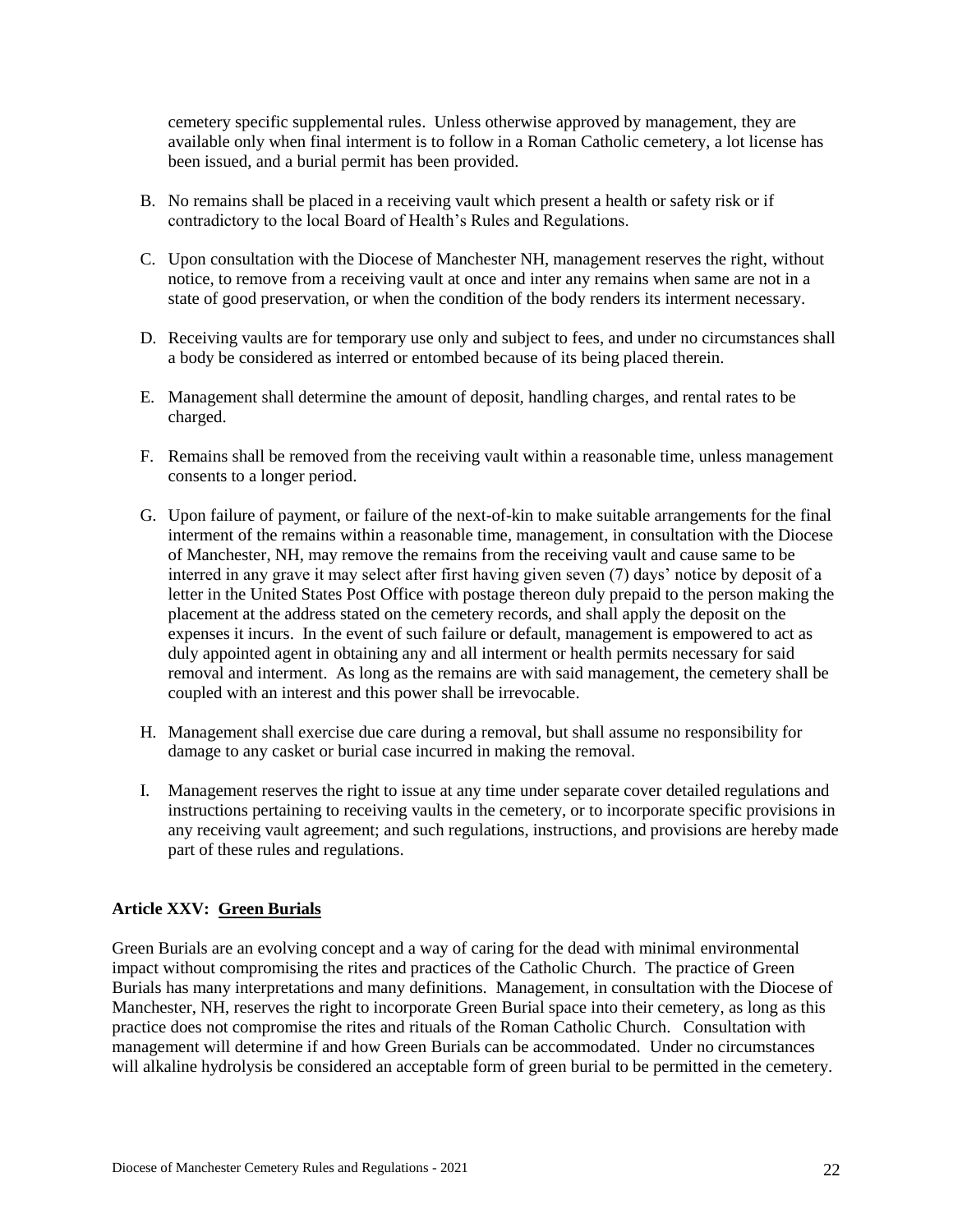# **Article XXVI: Memorials and Rules for Memorial Work**

In these rules and regulations, a memorial is defined as monuments, markers, tombstones, tablets, ledgers, headstones, footstones, niche plates, commemorative items, or a structure used to mark physically the place where an interment has been or will be made. Management's primary responsibility for memorials is the establishment of regulations concerning type of memorial, size, quality, placement, and content. The memorial is intended to memorialize the person interred or entombed in the grave or crypt and for cremated remains inurned in the ground or niche. Memorials should be a representation of the deceased's belief in the resurrection as well as being a long lasting memorial to the deceased. By placing a memorial in the cemetery, all lot holders, spouses, and heirs agree to be bound by and follow all cemetery rules and regulations.

- A. It is presumed by management that any person that is interred in the lot or is designated for use of a gravesite for burial, has the right of memorialization implied by the interment or said designation as long as that person's interment complies with these rules and regulations.
- B. Subject to management approval, **all initial** memorial work, initial placement of the memorial, or initial inscription on any memorial, shall be on the written instructions of the original lot holder(s). If the original lot holder is deceased, all initial memorial work, initial placement of the memorial, or initial inscription on any memorial, shall be on the written instructions of the spouse of the original lot holder unless the original lot holder(s) designates in writing someone other than the spouse. The original lot holder's written designation shall not be effective until a copy has been provided to management. For the purposes of the rules in this Article, written designation by the original lot holder supersedes spousal rights. Spousal rights as noted in this paragraph will terminate upon the spouse's remarriage or divorce. If there is no spouse of the original lot holder or written designee, all initial memorial work, initial placement, or initial inscription will be on the written instructions of the heir(s) of the same degree as defined in Article XXVIII: Definition of Terms. In instances where there is more than one (1) heir of the same degree, at least one (1) will sign a form certifying that he/she has notified all other heirs of the same degree as to the initial memorial work, initial placement of memorial, or the initial inscription on any memorial.
- C. Subject to management approval, **upon completion** of the memorial work, placement and inscription, all future changes to the memorial, including removal and replacement, will be upon the written instructions of the original lot holder(s), or if the original lot holder is deceased, on written instructions of the spouse of the original lot holder. However, if the change is removal and replacement of the memorial and the original lot holder is deceased, it will be on the written permission of the spouse of the original lot holder **and** all the heirs of the same degree. Spousal rights as noted in this paragraph will terminate upon the spouse's remarriage or divorce. If there is no spouse of the original lot holder, all future changes to the memorial will be upon the written instructions and **approval** of all the heirs of the same degree as defined in Article XXVIII: Definition of Terms.
	- 1. Notwithstanding the terms of this paragraph, any additional person interred in the lot shall have the right to be inscribed upon the memorial, with the written instructions of the original lot holder or the spouse of the original lot holder. If the original lot holder is deceased and there is no spouse of the original lot holder, then one (1) heir can consent to the inscription, if the one (1) heir will sign a form certifying that he/she has notified all other heirs of the same degree as to the inscription work on the memorial.
- D. All balances owed to the cemetery must be paid in full prior to memorialization.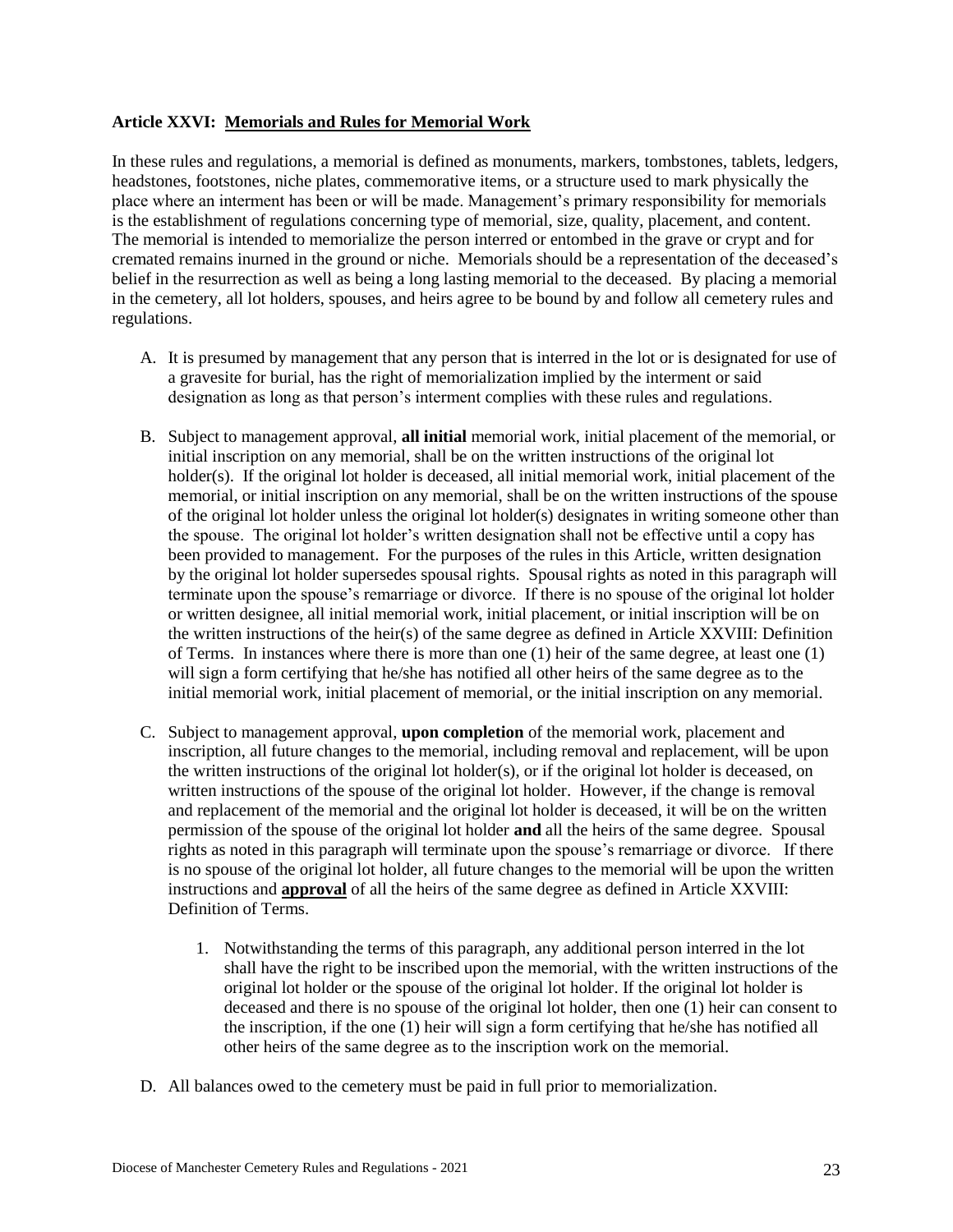- E. All memorials are subject to the approval of management prior to placement. In addition, the location and position in which a memorial is to be placed or erected on a lot shall be entirely subject to management approval, and shall be under the supervision of management. A lot holder shall not change the approved location and position without additional approval by management.
- F. A detailed plan and design of all memorials must be submitted to management for final approval prior to installation. A lot holder shall not change the approved memorial plan and design without additional approval by management.
- G. Management reserves the right at all times to approve and prescribe the kind, size, design, symbolism, graphic design, craftsmanship, inscriptions, professional abbreviations, quality and material of memorials placed or to be placed in the cemetery. In general, if symbolism is used it is to be Christian. It is recommended that at least one (1) Christian symbol be used on all memorials. If inscriptions are used beyond the name, date of birth, and date of death, they are to be reflective of Catholic Christian values (such as from sacred scripture or devotionals). A lot holder shall not change the prescribed kind, size, design, symbolism, graphic design, craftsmanship, inscriptions, professional abbreviations, quality and material of the memorial without additional approval by management.
- H. Management reserves the right at all times to set the number of memorials allowed per lot. It is normally recommended that there be only one (1) upright memorial per lot with an exception made for a veteran marker issued by the United States. However, management is allowed to have different rules for different sections of the cemetery.
- I. No memorial extending above the surface of the ground shall be erected on lots designated by management as flush marker lots.
- J. Management reserves the right to issue a separate set of specific regulations pertaining to memorials to be placed in that specific cemetery. These specific regulations may include, but are not limited to, determining the minimum and maximum size dimensions based on the number of graves per lot. Said additional regulations, and all amendments thereto, are hereby made a part of these rules and regulations.
- K. Upon completion, if the memorial does not conform to the approved plan and design, it will be the sole responsibility of the dealer or independent contractor to correct any errors or deficiencies in workmanship and material at no cost to management.
- L. Independent memorial dealers or independent contractors who build memorial foundations are required to comply with specifications and directions established by management. In addition, they must notify management when they are on the premises.
- M. Management reserves the right to set the times when memorials may be delivered to the cemetery.
- N. Non-cemetery employees, in placing or erecting memorials and other structures, or bringing in materials in regard to such work, shall operate as independent contractors, but such work must conform to the requirements of management.
- O. Non-cemetery employees or independent contractors, in placing or erecting memorials, building foundations or other structures, are prohibited from scattering their material over adjoining lots,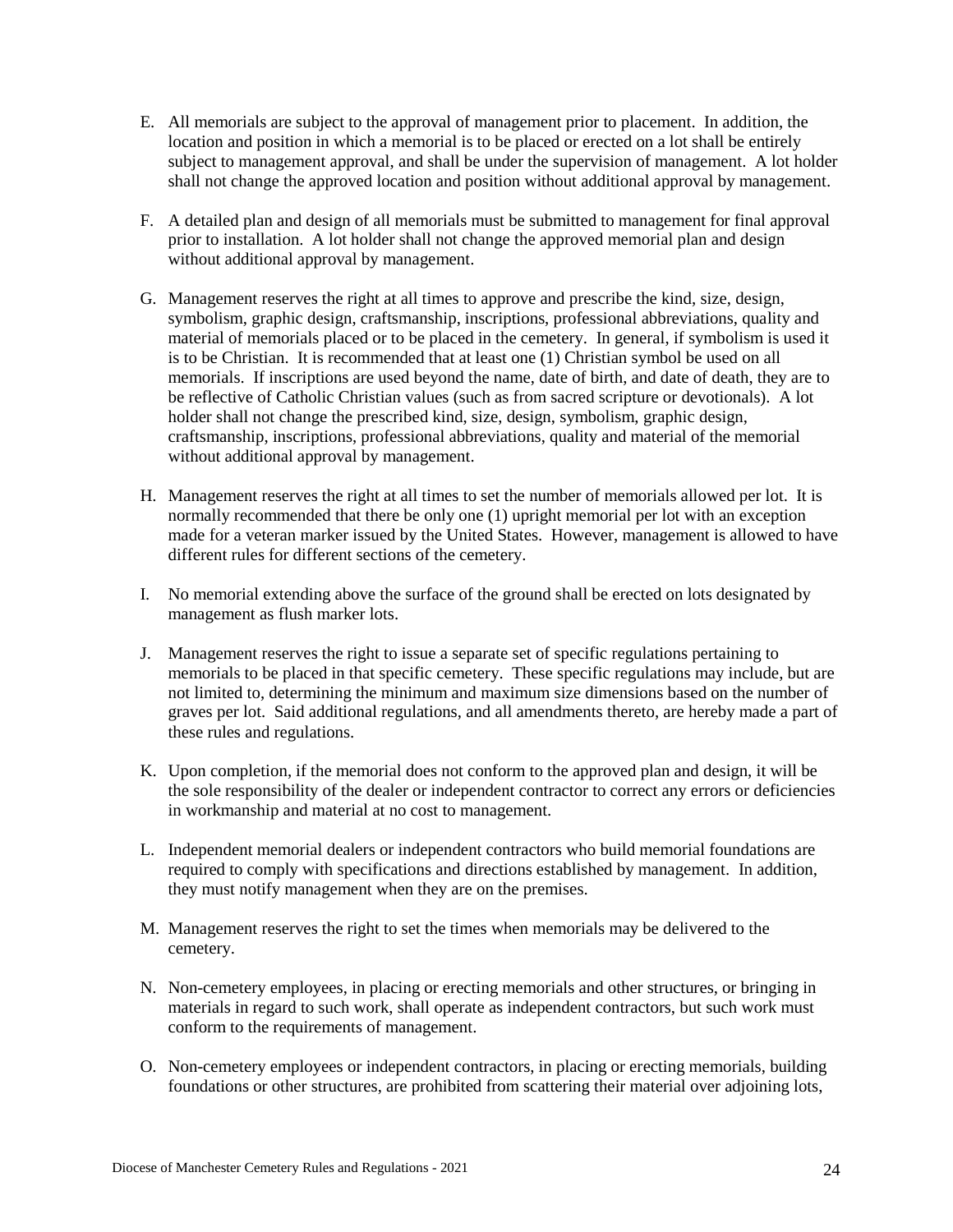or from blocking roads or walks, or from leaving their material on the grounds longer than is absolutely necessary, or from attaching ropes to trees or shrubs.

- P. When any heavy material is to be moved over lawns, planks must be laid to prevent injury and damage. If unsure, independent contractors are to ask management if planks are required.
- Q. All excess materials not used in the building of foundations or the placing or repair of the memorial should be removed from the cemetery grounds by the independent contractor. Management shall have the right to charge independent contractor for clean up of a gravesite if the cemetery grounds are not left in good order.
- R. Any person or persons (not including employees), independent contractors or their agents who cause damage to lots, memorials, walks, drives, trees, shrubs, curbing, or other property, will be responsible to repair the damage to the satisfaction of management. If not promptly repaired, management may, but is not obligated to, make the necessary repairs, and the cost of such repairs shall be borne by the person or persons, independent contractor or their agents that caused the damage. Repairs or improvements will commence when in compliance with paragraph C. above and in paragraph V. below.
- S. While management will exercise reasonable care to protect the memorial, it disclaims responsibility for any damage or injury to the memorial, raised lettering, carving, ornaments on any memorial or other structure, walks, drives, trees, shrubs, or other property on any lots, including damage or injury from vandalism, accidents, the elements, an act of God, or any other event that may cause damage. Unless caused directly by the cemetery, the responsibility for any repair or replacement will always be that of the lot holder, or spouse of deceased lot holder, or heir(s). If complete replacement is required, procedures in paragraph C. above will be followed.
- T. Management reserves the right to stop all work of any nature when, in its sole and exclusive discretion, proper preparations thereof have not been made; or when work is being done in such a manner as to endanger life or property; or when work is not being executed according to specification; or when any reasonable request on the part of management is disregarded; or when any person performing services on cemetery property violates any rule within these rules and regulations, the cemetery specific supplemental rules, Canon Law, the teachings of the Roman Catholic Church, or any civil regulation or law.
- U. Management reserves and shall have the right to correct any error that may be made by its employees, or by any other person or persons in the location or placing of a memorial in the cemetery.
- V. Management will have no obligation to maintain, repair, or replace a memorial, mausoleum, or tomb. However, should any memorial, mausoleum, or tomb become unsightly, dilapidated, fall down, lean, or become a menace to the safety of persons within the cemetery, or be in violation of these rules and regulations, the lot holders hereby authorize, and management shall have the unilateral right to, after thirty (30) days' notice to the lot holder of record, either to correct the condition or to remove the same and in any case at the expense of the lot holder(s), or spouse of the deceased lot holder, or the heir(s).
	- 1. In addition to the other terms of this paragraph, should any fence, railing, gate, curb, or plot delineator, or other enclosure become unsightly, dilapidated, fall down, lean, or become a menace to the safety of persons within the cemetery, or be in violation of these rules and regulations, the lot holder(s) hereby authorize, and management shall have the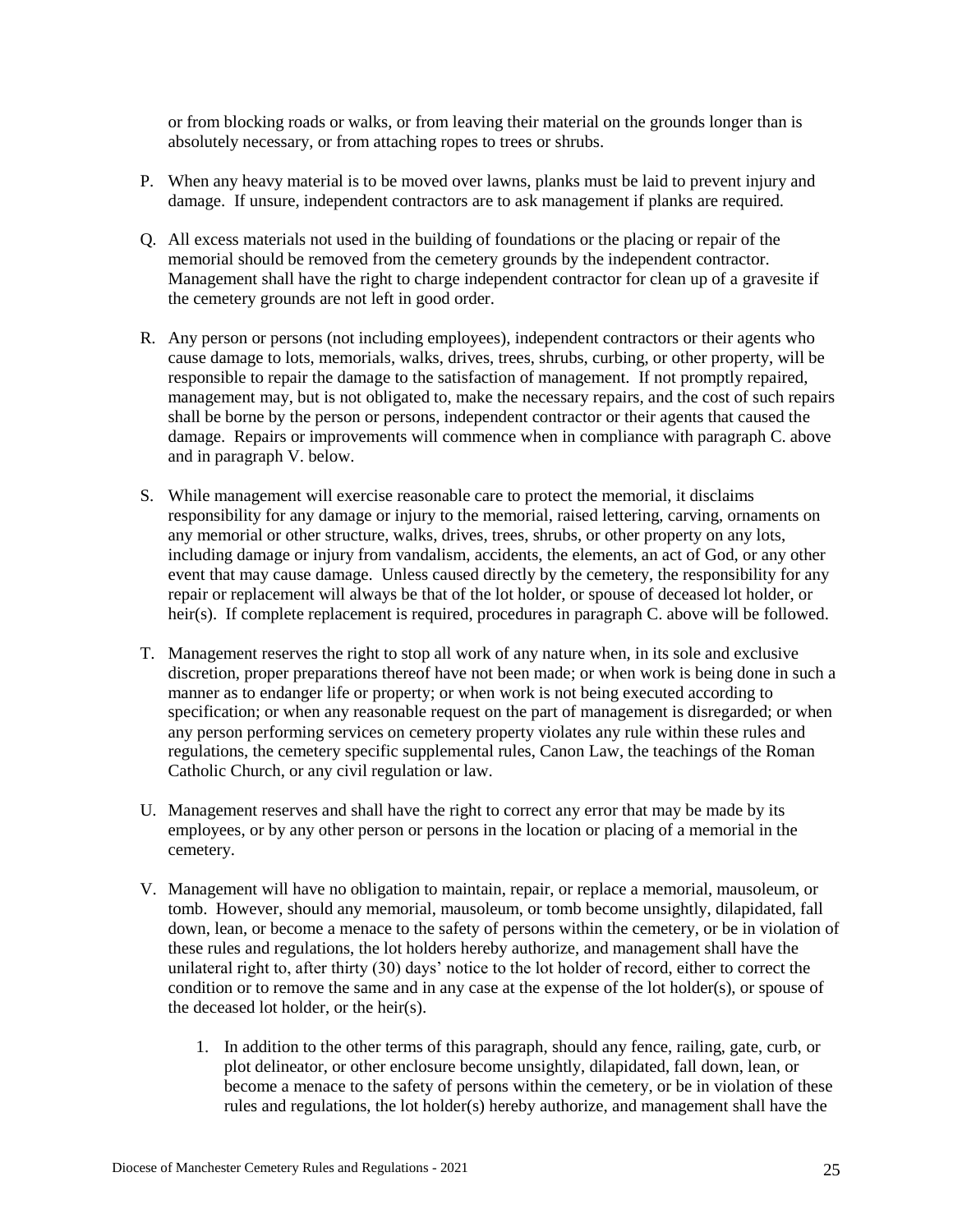unilateral right to, after thirty  $(30)$  days' notice to the lot holder $(s)$  of record, either to correct the condition or to remove the same and in any case at the expense of the lot holder(s), or spouse of the deceased lot holder, or the heir(s).

- W. Soliciting memorial sales or memorial work within the cemetery is not permitted. Also, the display of any contractor's name on memorials is not permitted.
- X. Possessing, selling, offering for sale or attempting to sell, or transferring or disposing of any memorial or fragment of any memorial or other structure designed as a memorial for the deceased is not permitted.
- Y. Gravestone rubbing is not permitted without written permission of the management in consultation with the Diocese of Manchester, NH.

# **Article XXVII: Additional Information**

- A. These rules and regulations are not considered all-inclusive and are subject to change. They cover general areas and are supplemented by other operational instructions such as the *Guidelines for Christian Funerals, Cremation, and Burial,* existing civil and Canon Laws, and other instruments published by the Diocese of Manchester, NH.
- B. The cemetery through its management and in consultation with the Diocese of Manchester, NH, reserves the right, without notice, to make temporary exception, suspensions, or modifications of any of these rules and regulations or the cemetery specific supplemental rules, when, in its sole discretion, the same appears advisable; and such temporary exception, suspension, or modification shall in no way be considered as affecting the general application of such rules and regulations and cemetery specific supplemental rules.
- C. In all matters not specifically covered by the rules and regulations or in the cemetery specific supplemental rules, management reserves the right to do anything which in its judgment is deemed reasonable in the premises, and such determination shall be binding upon the lot holder(s) and all parties concerned. These additional rules and regulations or cemetery specific supplemental rules are binding regardless of any and all changes in the lot holder(s).
- D. The cemetery through its management and in consultation with the Diocese of Manchester, NH reserves the right at any time, and from time to time, to change, amend, alter, repeal, rescind, or add to these rules and regulations or any part thereof, or to adopt any new rule or regulation or any new cemetery specific supplemental rules with respect to the cemetery or anything pertaining thereto, and such changes and modifications shall bind the lot holder(s) regardless as to when they acquired their lot license.
- E. These cemetery specific supplemental rules and regulations are binding regardless of any and all changes in the individual lot holder(s). Should there be a conflict or inconsistency between these rules and regulations and the cemetery specific supplemental rules, the conflict or inconsistency will be resolved by the Diocese of Manchester, NH and cemetery management.
- F. In the event necessity requires, management may take any appropriate steps to correct any obnoxious or improper condition or exercise any of the rights under these rules and regulations and cemetery specific supplemental rules. Management in its sole discretion may determine if a condition is obnoxious or improper.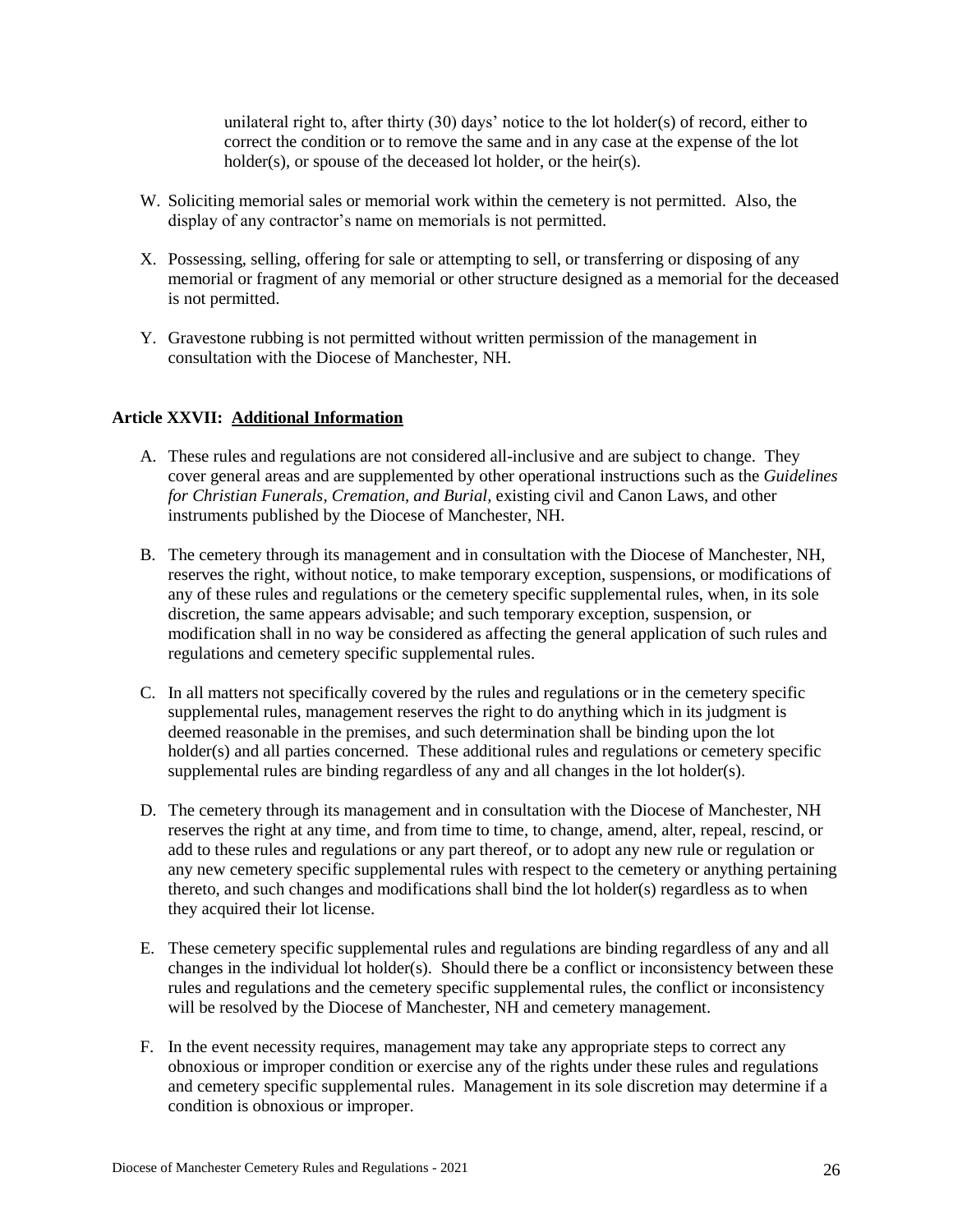- G. Notwithstanding any other terms of these rules and regulations, any notices, demands, or requests made to, under, or by virtue of these rules and regulations, from the lot holder(s) to management, and/or from management to the lot holder, spouse, heirs, family or third parties, shall be deemed effectively given if in writing, and hand delivered, sent by overnight courier, or sent by prepaid certified mail, return receipt requested, to the address(es) on record with the cemetery. Such notice shall be deemed received on the earlier of (i) the date when so delivered, if hand delivered or given by courier, or (ii) five (5) days after the date when so mailed for that notice which is mailed by certified mail.
- H. Failure of management to insist in any instance on compliance with these rules and regulations or cemetery specific supplemental rules, or failure of the management to enforce these rules and regulations and cemetery specific supplemental rules at any time, shall not be considered a waiver of management's rights to enforce the same, irrespective of the number of prior violations that may have occurred, or be considered a relinquishment of the right to enforce them against any future action or conduct.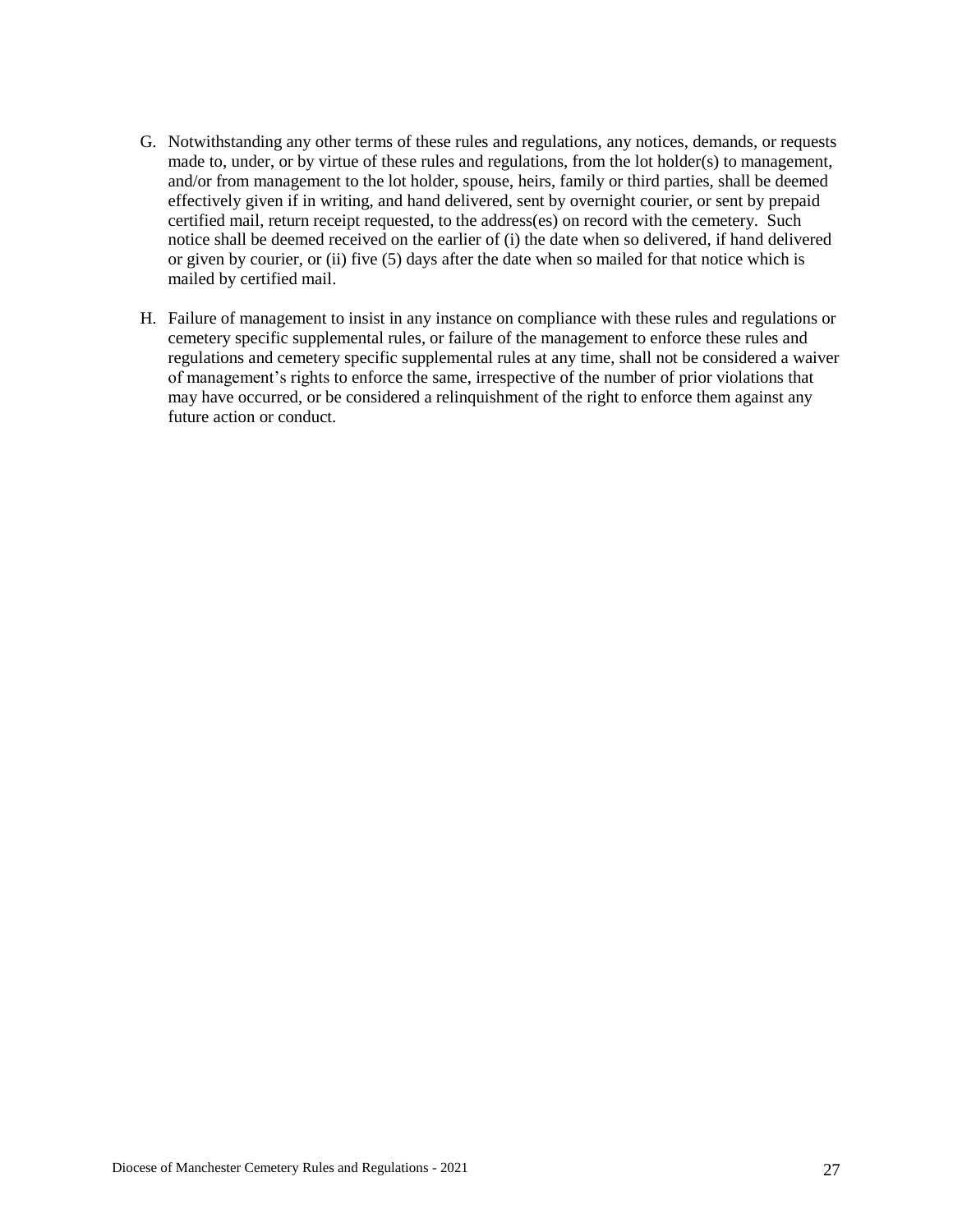# **Article XXVIII: Definition of Terms**

#### **Burial Permit**

A form issued by a local municipal or state authorized official verifying that a death certificate has been filed and giving permission to transport and make final disposition of the remains of a dead human body. A permit may also be required for disinterment and reinterment.

# **Burial Right**

Right to be buried in a grave, right of entombment in a mausoleum, or right of burial of cremated remains in the ground or niche (inurnment), either by the purchase of a lot license, by designation to a family member or non-family member, or by inheritance.

# **Burial Vault (Vault)**

A concrete, steel, or other rigid container approved by management, placed in the open grave prior to the casket or urn. After the casket is lowered into the vault, the vault lid is closed. The primary purpose of the burial vault is to maintain cemetery topography by preventing the long-term sinking of the grave and to protect the contents of the casket or urn. It is sometimes referred to as a "Case," "Grave Liner" or "Container".

# **Care or Cemetery Care**

Care and maintenance necessitated by natural growth and ordinary wear, including cutting of lawns, trimming around memorials, and the maintenance of roadways, walkways and buildings, provided there are sufficient funds for these purposes. Management is under no obligation to plow the roads, clear walkways of snow/ice, or remain open in the winter.

#### **Cemetery**

A tract of land designated or intended for the interment of human remains. In Canon Law, the term "cemetery" encompasses at least one (1) of the following: (1) a burial ground for earth interments; (2) a mausoleum for crypt entombments; and/or (3) a columbarium for the deposit of cremated remains. According to NH RSA 289:1, cemeteries, mausoleums, and columbaria owned, managed, or controlled by religious institutions are considered to be "burial grounds." *Id*. Thus, some NH laws applicable to municipal cemeteries may not be applicable to Roman Catholic cemeteries.

#### **Columbarium**

A structure used for the permanent placement of urns containing cremated human remains in individual niches. Columbaria may be located either indoors or outdoors.

#### **Cremated Human Remains**

The bone fragments of a deceased human body that remain after the cremation process is completed.

#### **Cremation Garden Section**

An interment section dedicated solely to the interment of cremated remains; may include both in-ground burial and columbaria structures.

# **Crypt**

A burial space in a mausoleum used for the entombment of human remains.

#### **Disentombment**

The removal of the remains from a crypt or mausoleum for the purpose of burial or entombment in another location.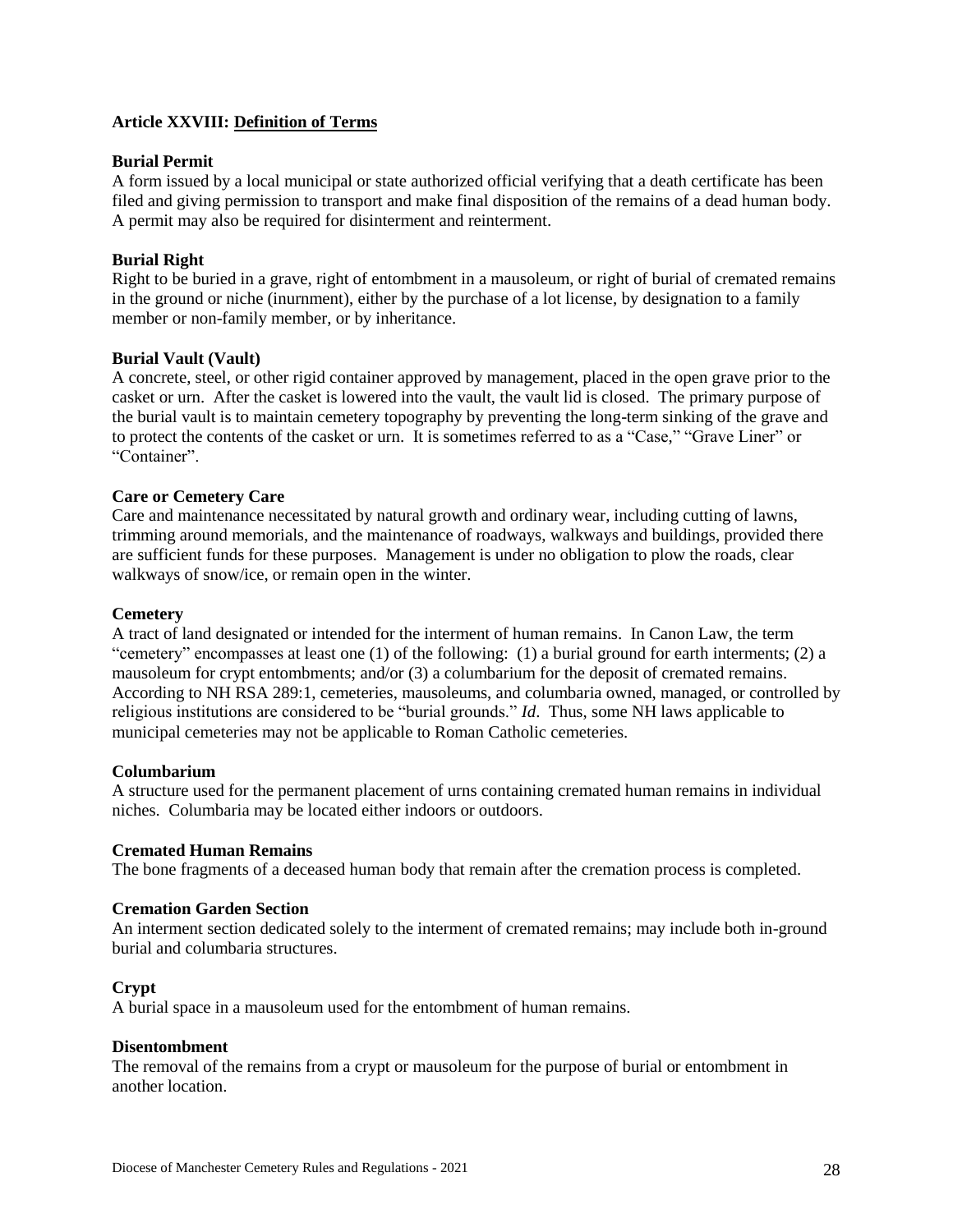# **Disinterment**

The removal of remains from a grave, tomb, or niche for the purposes of burial in another location. The term disinterment in these rules and regulations includes the removal of full body remains from a grave or tomb, and the removal of cremated remains for the purpose of burial in another location.

# **Entombment**

The placement of a full body in a crypt either above or below ground.

# **Grave**

A designated space of ground in a cemetery used, or intended to be used, for the interment of human remains including both full body and cremated remains.

# **Grave Accessories**

Supplemental and/or ancillary items, such as vases, flag holders, etc., placed on or near the memorial whose primary purpose is to embellish or decorate the memorial. Cemetery management regulates the use of all grave accessories.

# **Grave Decoration**

Artificial or live flowers, wreaths or other ornamentation or embellishments on a grave. The cemetery management regulates all grave decorations.

# **Green Burials**

A way of caring for the dead with minimal environmental impact without compromising the rites and practices of the Catholic Church.

#### **Heir(s)**

Lineal descendant(s) or ascendant(s) of the original lot holder that are of the direct bloodline, such as children, grandchildren, great grandchildren, parents, brothers/sisters etc. In addition, the use of the term heir(s) in these rules and regulations also include legally adopted: children, grandchildren, and greatgrandchildren. The definition of the word heir(s) in these rules and regulations does not include stepchildren.

#### **Heirs of the Same Degree**

Lineal descendants or ascendants of the original lot holder that are of the direct bloodline, within the same classification of relationship. For example, all of the children of the original lot holder are heirs of the same degree because they share the same relationship: children; all of the grandchildren of the original lot holder are heirs of the same degree because they share the same relationship: grandchildren; and so on. As another example, in cases where permission/approval is required from the heirs of the same degree, if there were any surviving children to grant permission/approval as well as grandchildren, permission/approval would only be required from the children, and permission/approval would not be required from the grandchildren.

#### **Independent Contractor**

A person or firm (other than an employee) who performs services on cemetery grounds for the cemetery or for the lot holder, under an expressed or implied agreement and who is not subject to the other's control, or right to control the manner or means of performing services.

#### **Interment**

The burial of a human body (full body) in a ground burial location, entombment in a mausoleum, or placement of cremated remains in the ground or a niche (inurnment). Generally, the term also includes all administrative, clerical, legal, and mechanical services performed by the cemetery in conjunction with the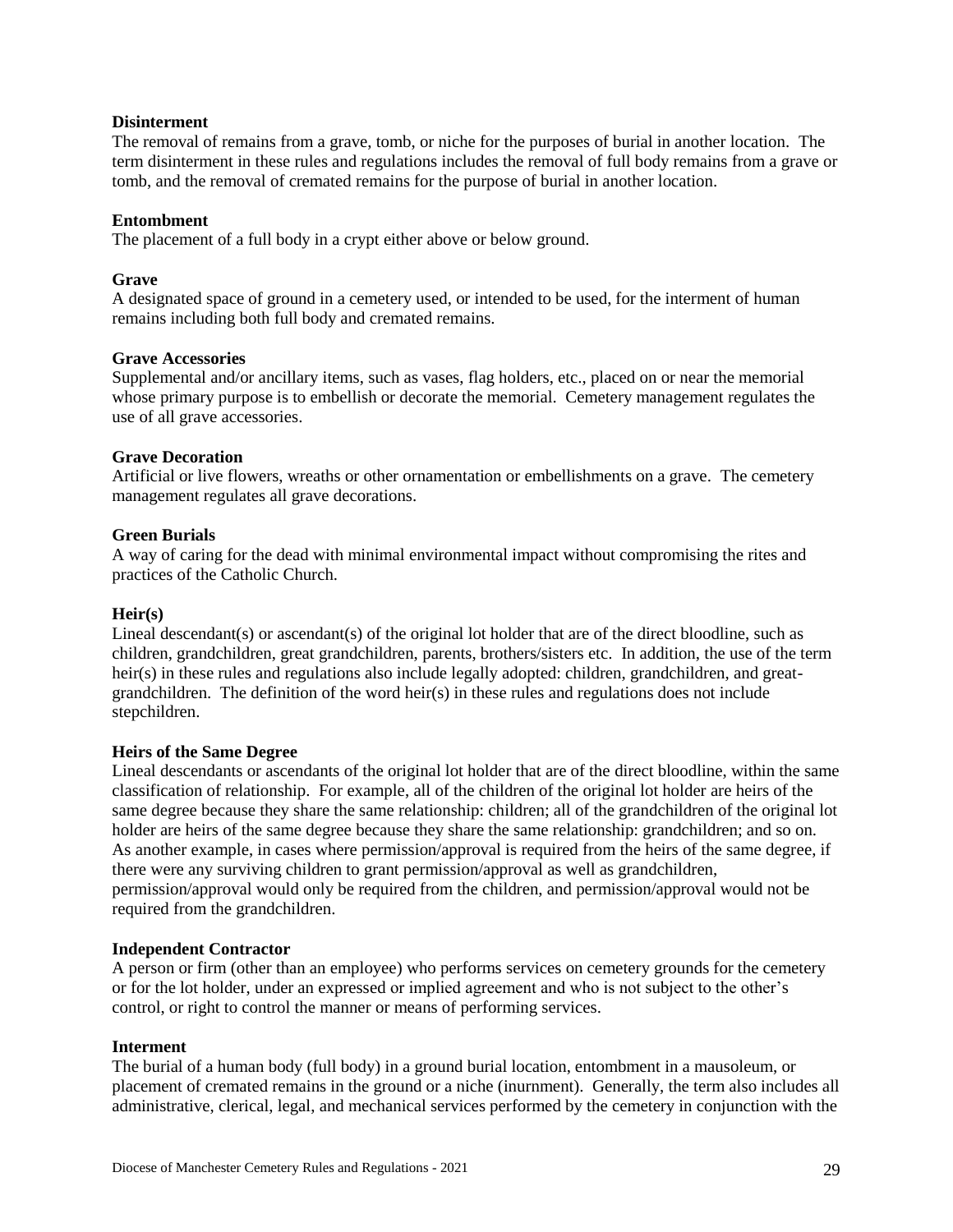opening of an interment space and closing of the interment space after the remains have been placed in the space.

#### **Inurnment**

The interment of the container holding the cremated remains of a deceased human being in a grave, crypt or niche.

#### **Issue**

Lineal *descendants* of the original lot holder that are of the direct bloodline, such as children, grandchildren, great-grandchildren, great-great grandchildren. In addition, the use of the term issue in these rules and regulations also include legally adopted individuals such as children, grandchildren, and great-grandchildren. The term issue for the purposes of these rules and regulations does not include stepchildren or ascendants (parents, brothers/sisters etc.).

#### **Lot**

A term that refers to more than one (1) adjacent grave space. A lot can contain any number of these graves (2, 3, 4 or more) usually registered to the same lot holder(s) of record and memorialized with a common memorial.

# **Lot Holder**

The owner of interment rights (burial rights), entombment rights or inurnment rights who hold these rights by way of purchase (original lot holder), inheritance (heir) or designation. The lot holder has the control and rights to the lot as defined in the "lot holder rights" below. It is presumed in these rules and regulations that the lot holder could be more than one (1) individual.

#### **Lot License**

A license sold by the cemetery authorizing the use of a specific grave(s), crypt(s) or niche(s) for the interment of human or cremated remains. The cemetery sells only the right to use the designated space for interment purposes. Ownership of the physical grave, crypt, niche, or cemetery land remains exclusively with the cemetery and not the lot holder.

#### **Lot Holder Rights**

The lot holder rights include the right to: be buried in the lot; designate in writing individuals to be buried in graves (burial rights); designate in writing to family members the rights and control of the lot after his/her death (lot holder rights); be part of the disinterment process, as defined in Article VI: Disinterment and Reinterment Procedures; make decisions regarding memorials (monuments or markers) as long as decisions on memorials agree with Article XXVI: Memorials and Rules for Memorial Work; and such other rights as specified in these rules and regulations.

#### **Map**

A plan of the cemetery showing the total number of interment spaces (graves) maintained in individual sections listing the lot holder with specific interment rights, the individual interred, and spaces available for sale. It may also refer to plans for individual crypt and niche layouts.

#### **Management or Cemetery Management**

The person or persons duly appointed by the Bishop of Manchester or pastor of the parish for the purpose of conducting and administering Catholic cemeteries within the Diocese of Manchester, NH. The words "management" and "cemetery management" are used interchangeably throughout these rules and regulations.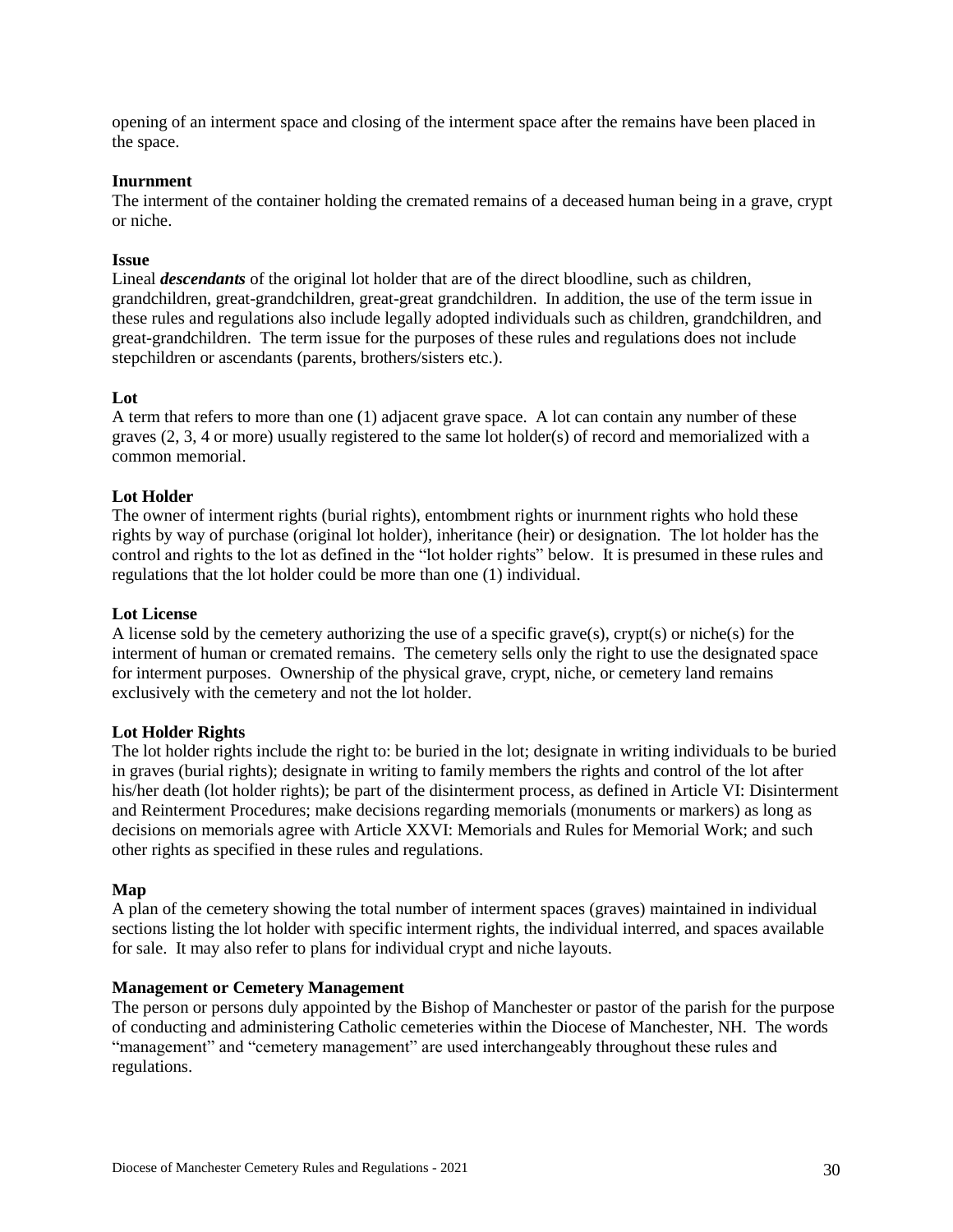# **Marker**

A stone or bronze memorial flush with the ground indicating the name of the deceased and date of birth and death.

#### **Mausoleum**

A structure where the deceased are entombed. A community mausoleum is a freestanding structure intended for many families, while a private mausoleum is generally sold for the use of a single family.

#### **Memorial**

A general term which includes such items commonly known as monuments, markers, tombstones, tablets, ledgers, headstones, footstones, niche plates, commemorative items, or a structure used to mark physically the place where an interment has been or will be made. A memorial's style, size, placement, content, inscription and installation are regulated and controlled by cemetery management.

#### **Monument**

A memorial constructed to sit on a concrete foundation in an upright position.

#### **Next-of-Kin**

A person having a relationship to the deceased in the following order of priority: (a) the spouse; (b) an adult son or daughter; (c) a parent; (d) an adult brother or sister; (e) an adult grandchild; (f) an adult niece or nephew who is the child of a brother or sister; (g) a maternal grandparent; (h) a paternal grandparent; (i) an adult aunt or uncle; (j) an adult first cousin; or (k) any other adult relative in descending order of blood relationship. When permission is required by the next-of-kin, and there are two (2) or more persons of the same relationship to the subject, only the majority of individuals of the same relationship are required to provide written permission for the disinterment. For example, if there are five (5) children of the deceased, only permission from three (3) of the five (5) children is required.

#### **Niche**

A small opening in a mausoleum, garden crypt or stand-alone columbarium in which an urn or other container of cremated human remains is entombed.

#### **Original Lot Holder(s)**

The owner(s) of lot holder rights to a lot who hold these rights by way of purchase of the lot license. The original lot holder is the individual or individuals named on the lot license at the time of purchase. In these rules, when the term lot holder is used, it also includes the original lot holder. See definition of lot holder and lot holder rights above.

#### **Pre-Need**

The advance planning and payment of a grave, lot, crypt, niche and other goods and services attendant to same, thus providing time and opportunity to study fully and thoughtfully the burial space, services, and merchandise available.

#### **Receiving Vault**

A building where the remains of a deceased person are placed until the time of actual interment; usually when inclement weather prevents burial at the present time. If a receiving vault is used, an agreement should be written up between the concerned parties, the cemetery, and the family of the deceased. Management reserves the right to charge a fee for use of a cemetery receiving vault.

#### **Residuary Clause in a Will**

The residuary clause in a Will disposes of any estate property that remains after satisfaction of all other instructions. It is often referred to as the "catch-all" for any unnamed property. In these rules and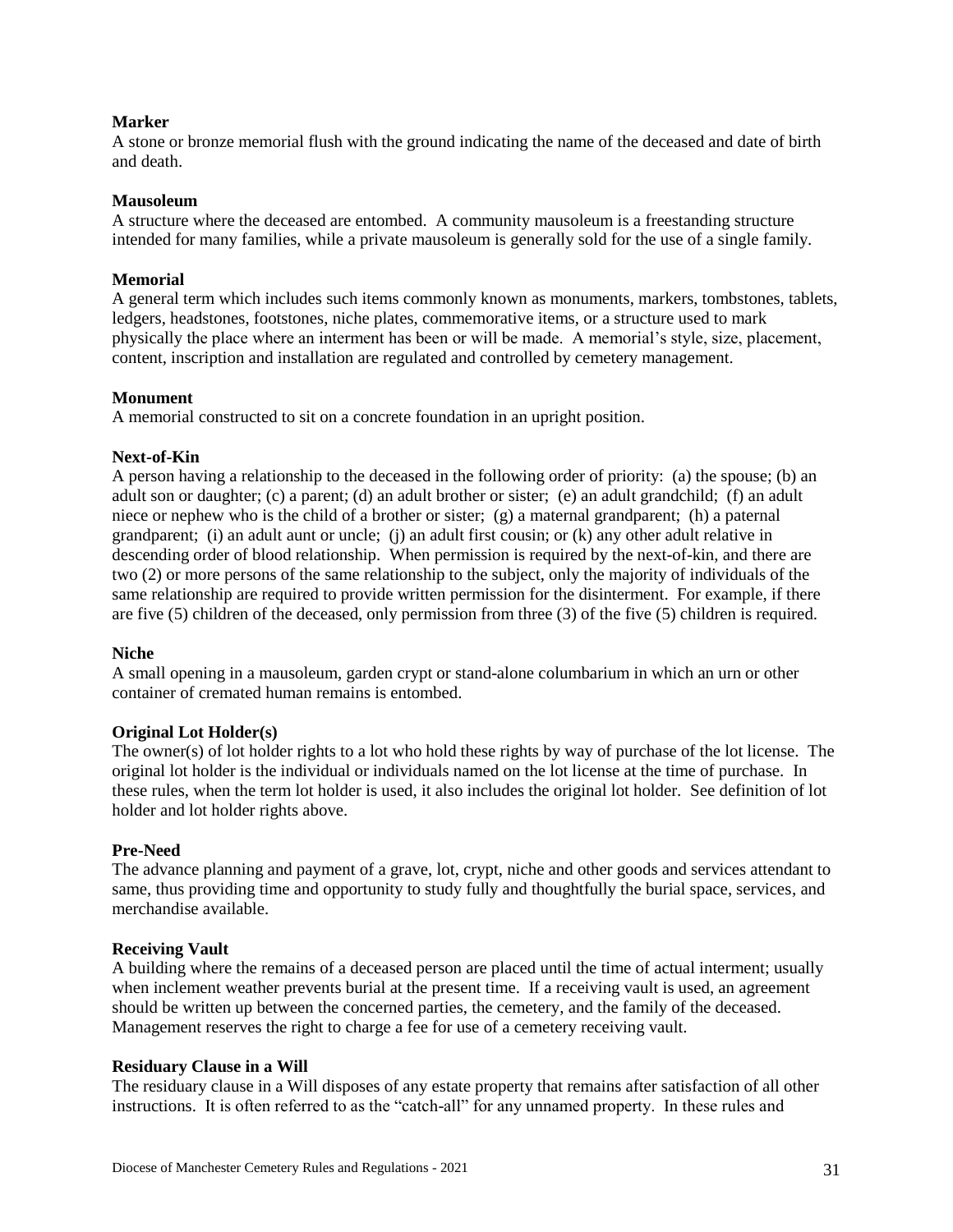regulations, a non-specific residuary clause is one that does not specifically state in writing that the lot holder rights or burial rights are being transferred to the beneficiaries under the Will. A residuary clause in a trust will be interpreted in the same way as a residual clause in a Will.

# **Rules and Regulations**

Diocese of Manchester Cemetery Rules and Regulations are rules and regulations that are set forth in this document and apply to *all* Catholic cemeteries in the Diocese of Manchester, NH. These rules and regulations define an orderly plan of operation, care, and maintenance, and are designed to ensure compliance with the practices, rituals, and procedures of the Roman Catholic Church, the Diocese of Manchester, NH Office for Worship *Guidelines for Christian Funerals, Cremation & Burial*, 3 and the *1983 Code of Canon Law*. These rules and regulations are also compatible with the civil laws of the state of New Hampshire and federal government applicable to burial grounds.

# **Supplemental Rules (Also referred to as Cemetery Specific Supplemental Rules)**

These rules are adopted by an individual cemetery to govern uses, care, control, as well as other restrictions deemed necessary by cemetery management for protection and safety of the cemetery and its visitors. They should be considered additional rules and procedures that are cemetery specific. Should there be a conflict or inconsistency between the cemetery specific supplemental rules and Diocese of Manchester Cemetery Rules and Regulations (rules and regulations), the conflict or inconsistency will be resolved by the Diocese of Manchester, NH and cemetery management.

# **Urn**

 $\overline{a}$ 

A decorative container made of metal, stone or other simulated man-made material designed to hold cremated human remains. Urns used in Catholic cemeteries are to be of non-biodegradable material. Urns can be placed in a columbarium, mausoleum crypt or niche, or buried.

<sup>3</sup> The *Guidelines for Christian Funerals, Cremation & Burial* can be obtained by calling the Office of Worship at the Diocese of Manchester, NH.